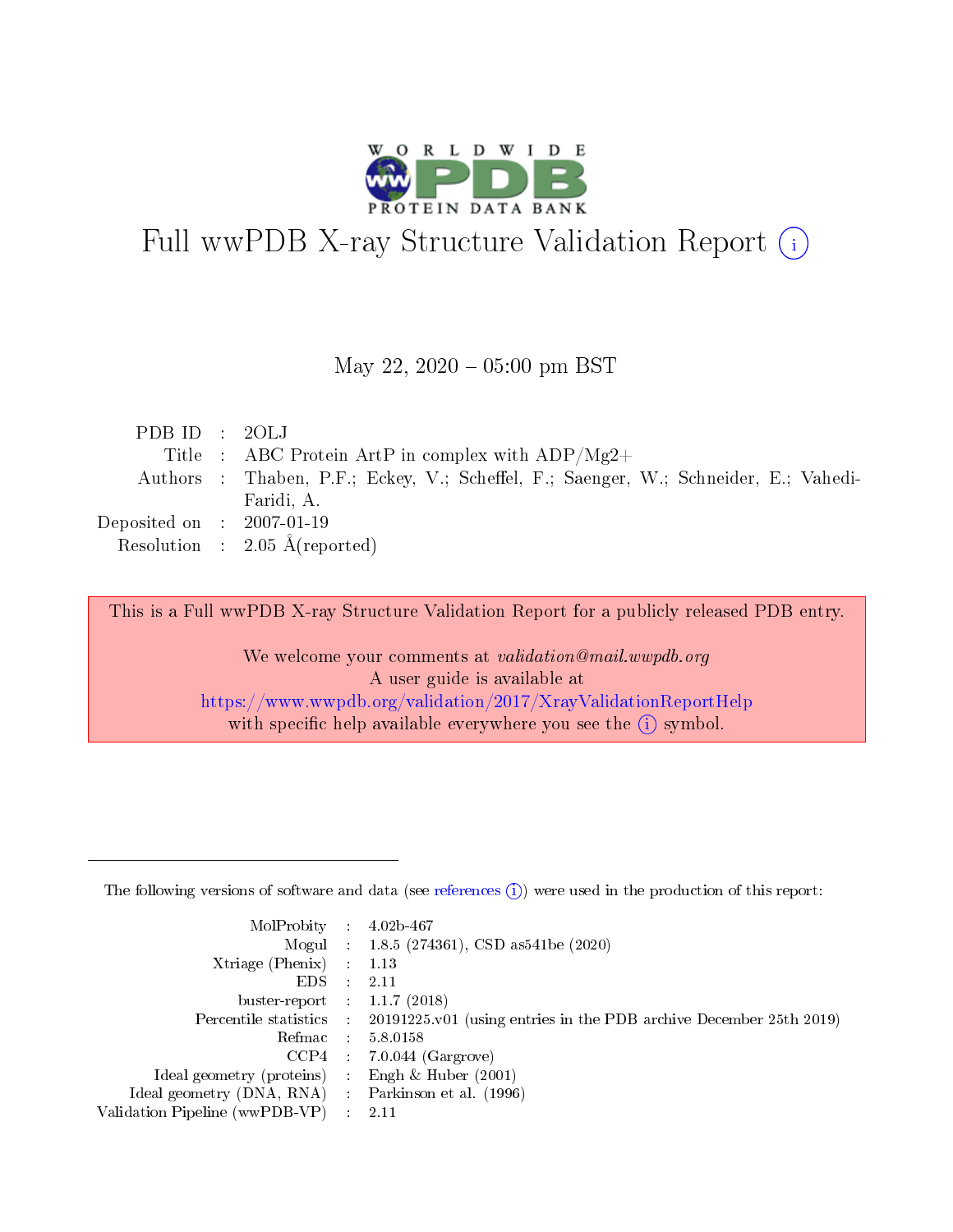# 1 [O](https://www.wwpdb.org/validation/2017/XrayValidationReportHelp#overall_quality)verall quality at a glance  $(i)$

The following experimental techniques were used to determine the structure: X-RAY DIFFRACTION

The reported resolution of this entry is 2.05 Å.

Percentile scores (ranging between 0-100) for global validation metrics of the entry are shown in the following graphic. The table shows the number of entries on which the scores are based.



| Metric                | Whole archive<br>$(\#\text{Entries})$ | Similar resolution<br>$(\#\text{Entries},\,\text{resolution}\,\,\text{range}(\textup{\AA}))$ |
|-----------------------|---------------------------------------|----------------------------------------------------------------------------------------------|
| $R_{free}$            | 130704                                | $1692(2.04-2.04)$                                                                            |
| Clashscore            | 141614                                | 1773 (2.04-2.04)                                                                             |
| Ramachandran outliers | 138981                                | $\overline{1752 (2.04-2.04)}$                                                                |
| Sidechain outliers    | 138945                                | 1752 (2.04-2.04)                                                                             |
| RSRZ outliers         | 127900                                | 1672 (2.04-2.04)                                                                             |

The table below summarises the geometric issues observed across the polymeric chains and their fit to the electron density. The red, orange, yellow and green segments on the lower bar indicate the fraction of residues that contain outliers for  $>=3, 2, 1$  and 0 types of geometric quality criteria respectively. A grey segment represents the fraction of residues that are not modelled. The numeric value for each fraction is indicated below the corresponding segment, with a dot representing fractions  $\epsilon=5\%$  The upper red bar (where present) indicates the fraction of residues that have poor fit to the electron density. The numeric value is given above the bar.

| Mol | $Chain$ $Length$ | Quality of chain |     |    |    |  |
|-----|------------------|------------------|-----|----|----|--|
|     | 263              | 3%<br>64%        | 24% |    | 8% |  |
|     | 263              | 5%<br>53%        | 31% | 7% | 8% |  |

The following table lists non-polymeric compounds, carbohydrate monomers and non-standard residues in protein, DNA, RNA chains that are outliers for geometric or electron-density-fit criteria:

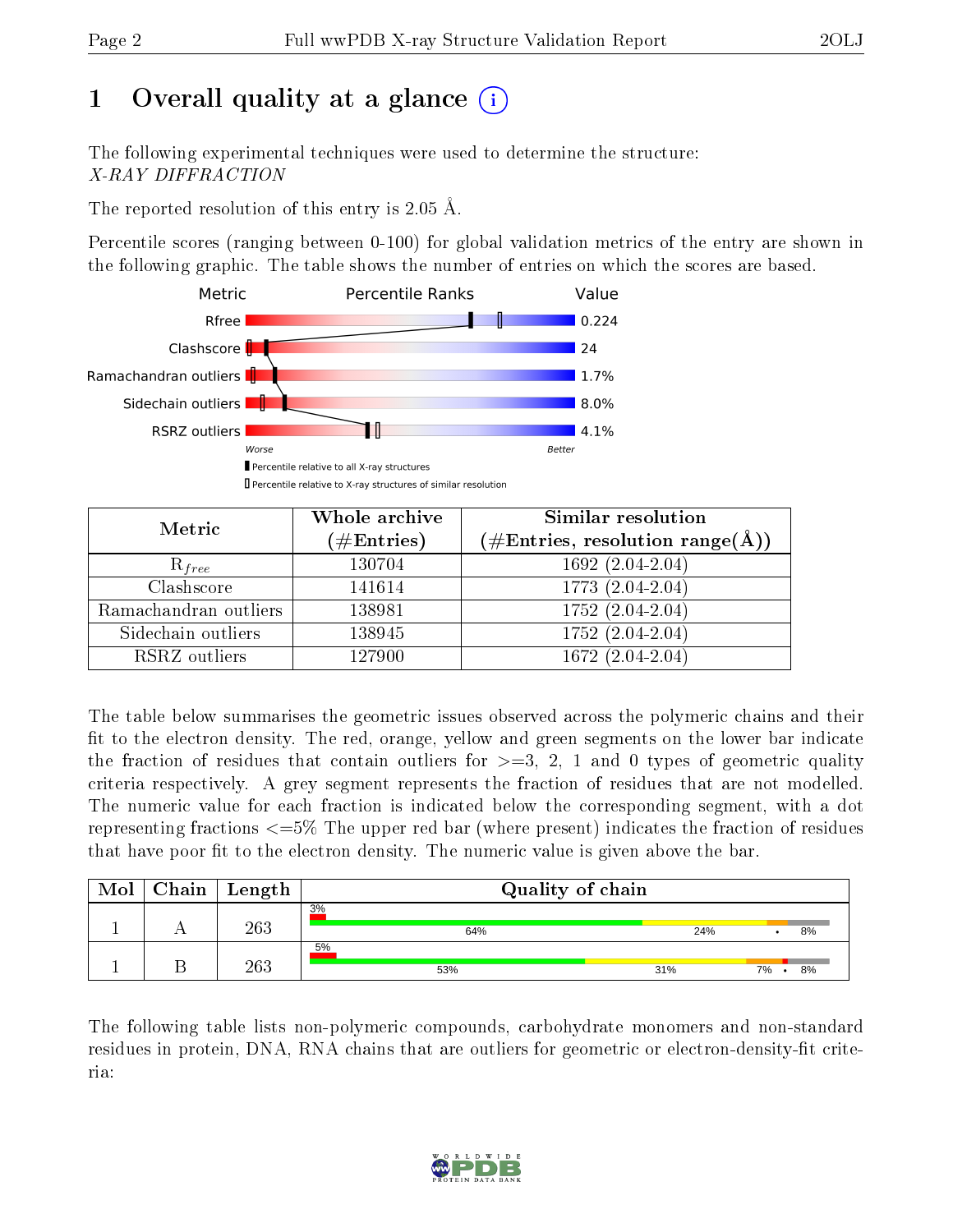|                   |       |                                   |  | Mol   Type   Chain   Res   Chirality   Geometry   Clashes   Electron density |
|-------------------|-------|-----------------------------------|--|------------------------------------------------------------------------------|
| $4 \mid GOL \mid$ | - 502 | <b>Contract Contract Contract</b> |  |                                                                              |

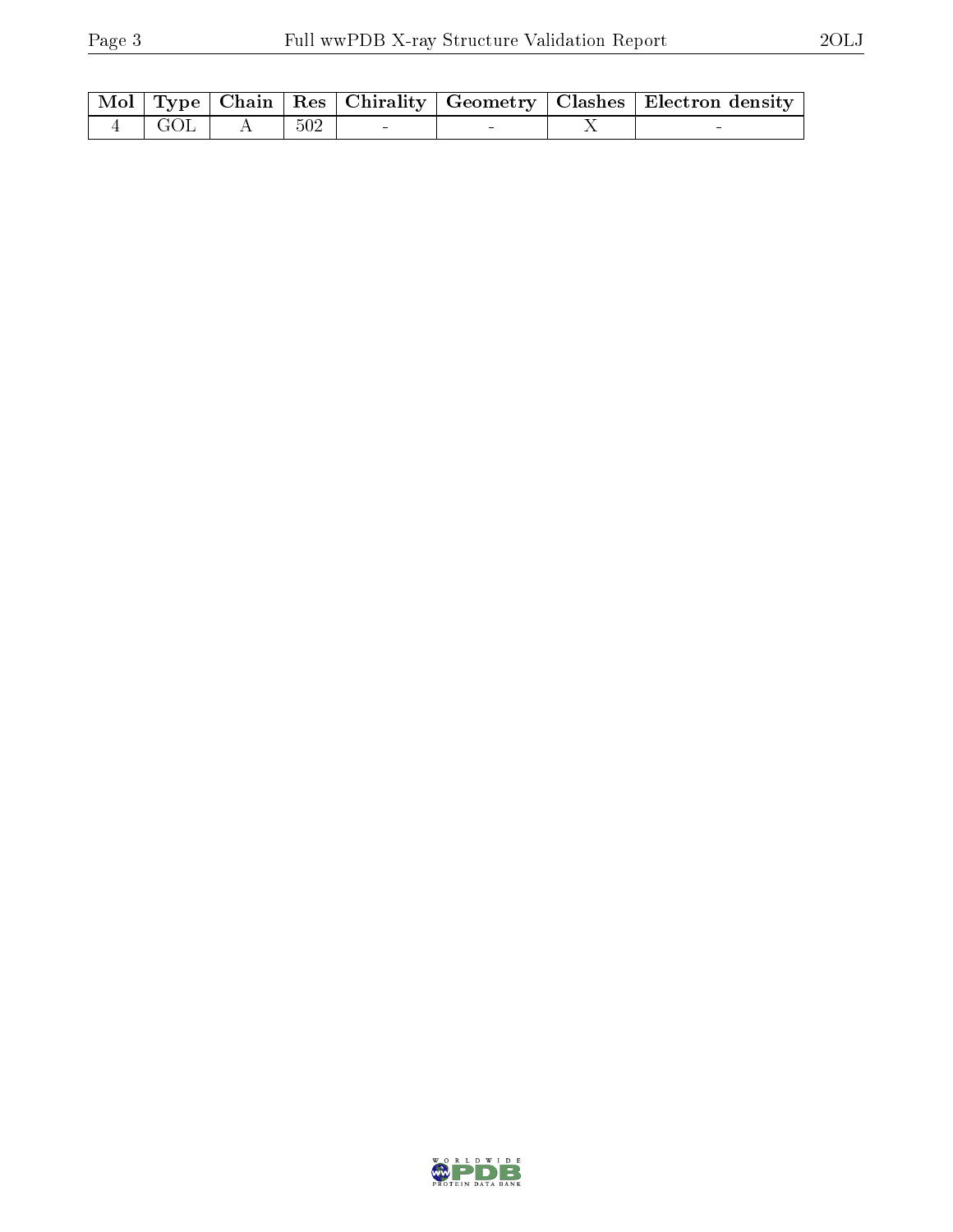# 2 Entry composition (i)

There are 5 unique types of molecules in this entry. The entry contains 4193 atoms, of which 0 are hydrogens and 0 are deuteriums.

In the tables below, the ZeroOcc column contains the number of atoms modelled with zero occupancy, the AltConf column contains the number of residues with at least one atom in alternate conformation and the Trace column contains the number of residues modelled with at most 2 atoms.

Molecule 1 is a protein called Amino acid ABC transporter.

| Mol | Chain   Residues | Atoms |      |       |       | $\text{ZeroOcc}$   AltConf   Trace |  |  |
|-----|------------------|-------|------|-------|-------|------------------------------------|--|--|
|     | 242              | Total |      |       |       |                                    |  |  |
|     |                  | 1896  | 1205 | - 326 | - 351 | 14                                 |  |  |
|     | 242              | Total |      |       |       |                                    |  |  |
|     |                  | 1896  | 1205 | - 326 | - 351 | 14                                 |  |  |

• Molecule 2 is MAGNESIUM ION (three-letter code: MG) (formula: Mg).

|  | Mol   Chain   Residues | Atoms    | $ZeroOcc$   AltConf |
|--|------------------------|----------|---------------------|
|  |                        | Total Mg |                     |
|  |                        | Total Mg |                     |

• Molecule 3 is ADENOSINE-5'-DIPHOSPHATE (three-letter code: ADP) (formula:  $C_{10}H_{15}N_5O_{10}P_2$ .



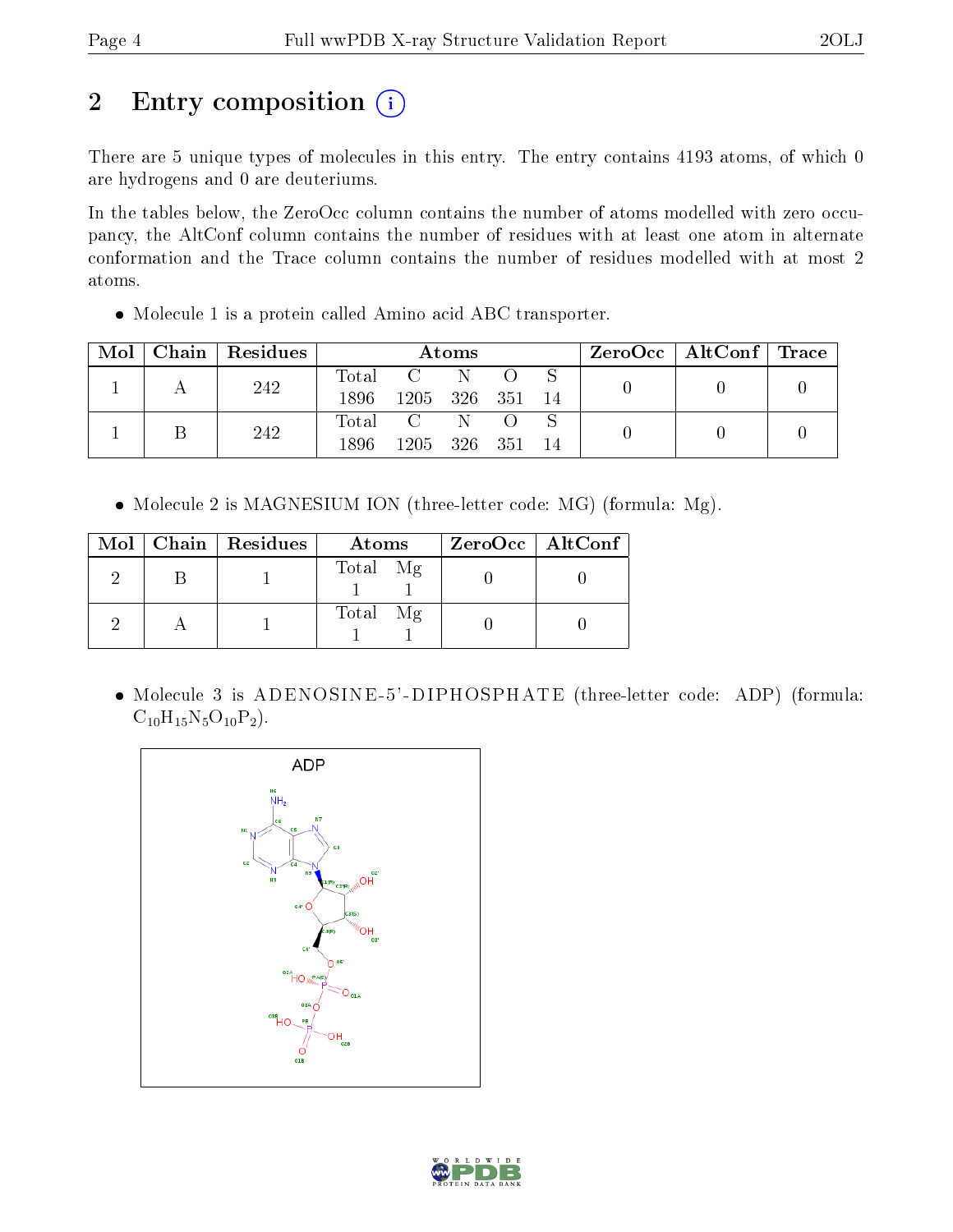|  | $Mol$   Chain   Residues | Atoms         |  |  |                       | $ZeroOcc \   \ AltConf \  $ |  |
|--|--------------------------|---------------|--|--|-----------------------|-----------------------------|--|
|  |                          | Total C N O P |  |  |                       |                             |  |
|  |                          | 27 10 5 10 2  |  |  |                       |                             |  |
|  |                          | Total C N O P |  |  |                       |                             |  |
|  |                          | $27 -$        |  |  | $10 \quad 5 \quad 10$ |                             |  |

• Molecule 4 is GLYCEROL (three-letter code: GOL) (formula:  $C_3H_8O_3$ ).



|  | $\text{Mol}$   Chain   Residues | Atoms     | $ZeroOcc \   \ AltConf$ |
|--|---------------------------------|-----------|-------------------------|
|  |                                 | Total C O |                         |
|  |                                 | Total C O |                         |

 $\bullet\,$  Molecule 5 is water.

| Mol            | Chain   Residues | Atoms               | $ZeroOcc$   AltConf |
|----------------|------------------|---------------------|---------------------|
| $\overline{b}$ | 199              | Total<br>199<br>199 |                     |
| $\mathcal{L}$  | 134              | Total<br>134<br>134 |                     |

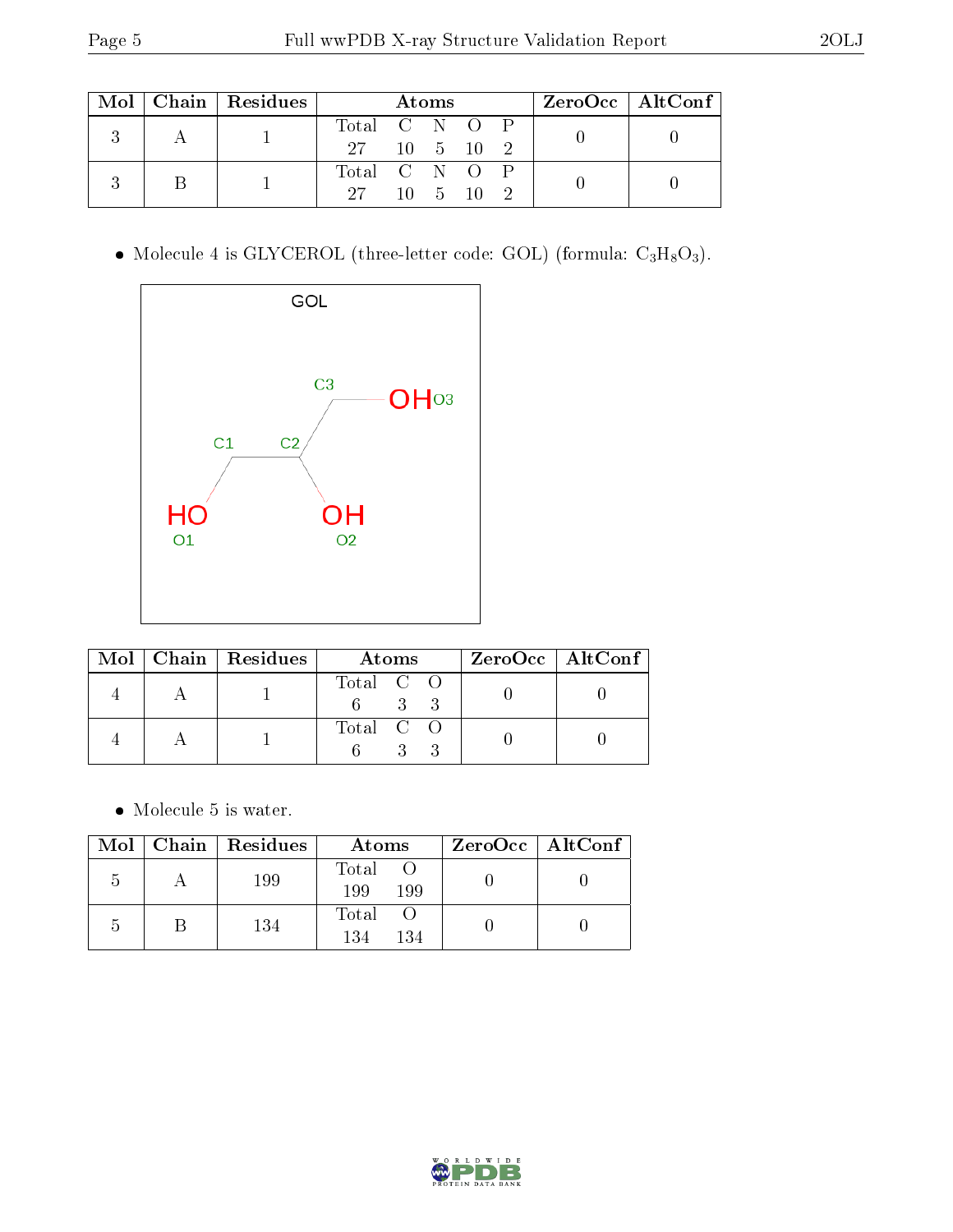# 3 Residue-property plots  $(i)$

These plots are drawn for all protein, RNA and DNA chains in the entry. The first graphic for a chain summarises the proportions of the various outlier classes displayed in the second graphic. The second graphic shows the sequence view annotated by issues in geometry and electron density. Residues are color-coded according to the number of geometric quality criteria for which they contain at least one outlier: green  $= 0$ , yellow  $= 1$ , orange  $= 2$  and red  $= 3$  or more. A red dot above a residue indicates a poor fit to the electron density (RSRZ  $> 2$ ). Stretches of 2 or more consecutive residues without any outlier are shown as a green connector. Residues present in the sample, but not in the model, are shown in grey.



• Molecule 1: Amino acid ABC transporter

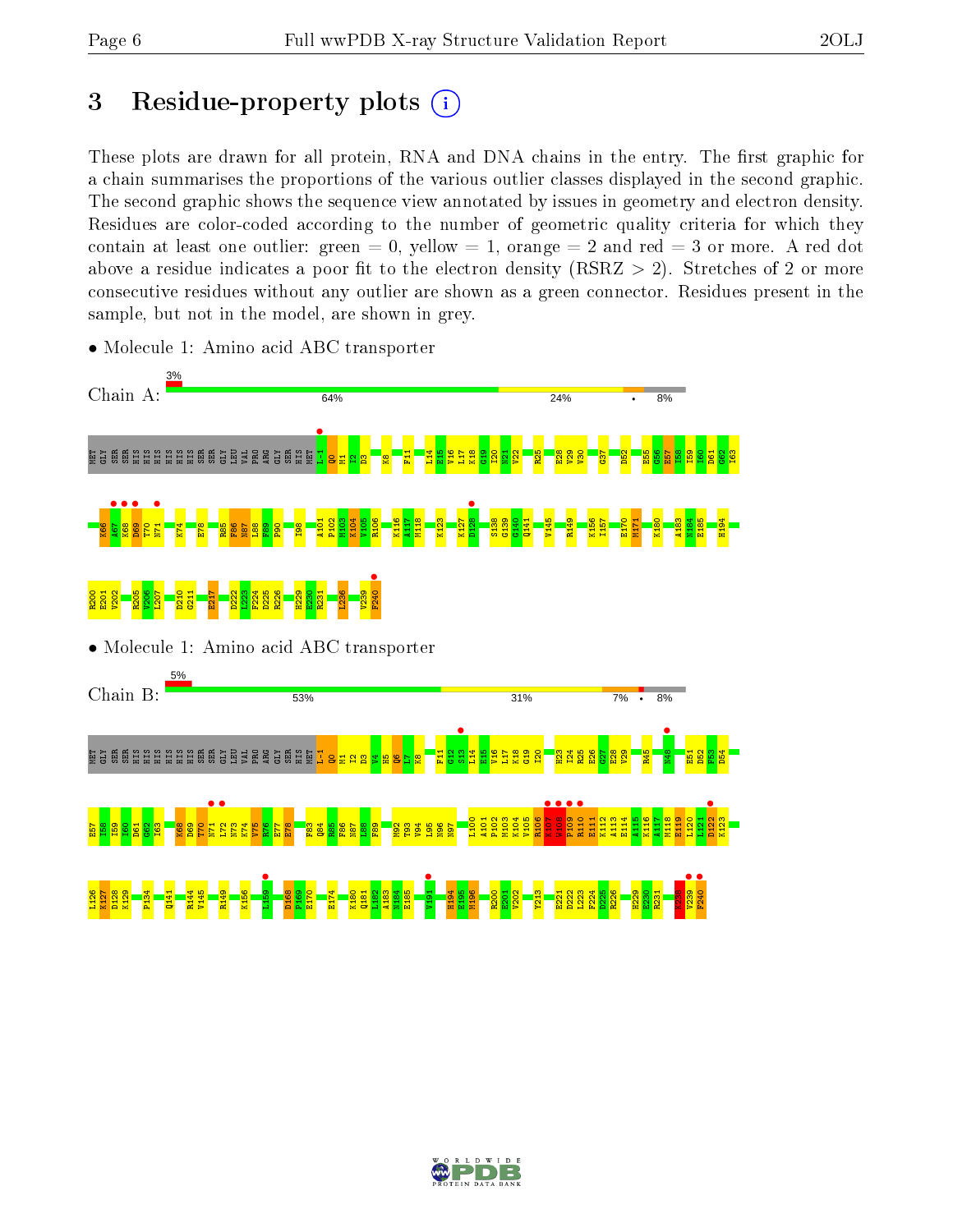# 4 Data and refinement statistics  $(i)$

| Property                                                         | Value                                                     | Source     |
|------------------------------------------------------------------|-----------------------------------------------------------|------------|
| Space group                                                      | P 1 21 1                                                  | Depositor  |
| Cell constants                                                   | $46.59\text{\AA}$ 77.34 $\text{\AA}$<br>$69.08\text{\AA}$ |            |
| a, b, c, $\alpha$ , $\beta$ , $\gamma$                           | $90.00^{\circ}$ $104.84^{\circ}$<br>$90.00^\circ$         | Depositor  |
| Resolution $(A)$                                                 | 50.00<br>2.05<br>$\frac{1}{2}$                            | Depositor  |
|                                                                  | 25.27<br>$-2.05$                                          | <b>EDS</b> |
| % Data completeness                                              | 85.6 (50.00-2.05)                                         | Depositor  |
| (in resolution range)                                            | $92.1(25.27-2.05)$                                        | <b>EDS</b> |
| $R_{merge}$                                                      | 0.06                                                      | Depositor  |
| $\mathrm{R}_{sym}$                                               | (Not available)                                           | Depositor  |
| $\langle I/\sigma(I) \rangle^{-1}$                               | 1.80 (at $2.04\text{\AA}$ )                               | Xtriage    |
| Refinement program                                               | <b>CNS</b>                                                | Depositor  |
|                                                                  | 0.225<br>0.266<br>$\frac{1}{2}$                           | Depositor  |
| $R, R_{free}$                                                    | 0.228<br>0.224<br>$\ddot{\phantom{a}}$                    | DCC        |
| $R_{free}$ test set                                              | $\overline{1409}$ reflections $(5.12\%)$                  | wwPDB-VP   |
| Wilson B-factor $(A^2)$                                          | 28.9                                                      | Xtriage    |
| Anisotropy                                                       | 0.414                                                     | Xtriage    |
| Bulk solvent $k_{sol}(\text{e}/\text{A}^3), B_{sol}(\text{A}^2)$ | $0.32$ , 59.7                                             | <b>EDS</b> |
| L-test for twinning <sup>2</sup>                                 | $< L >$ = 0.51, $< L2$ > = 0.34                           | Xtriage    |
| Estimated twinning fraction                                      | No twinning to report.                                    | Xtriage    |
| $F_o, F_c$ correlation                                           | 0.94                                                      | <b>EDS</b> |
| Total number of atoms                                            | 4193                                                      | wwPDB-VP   |
| Average B, all atoms $(A^2)$                                     | 36.0                                                      | wwPDB-VP   |

Xtriage's analysis on translational NCS is as follows: The largest off-origin peak in the Patterson function is  $9.70\%$  of the height of the origin peak. No significant pseudotranslation is detected.

<sup>&</sup>lt;sup>2</sup>Theoretical values of  $\langle |L| \rangle$ ,  $\langle L^2 \rangle$  for acentric reflections are 0.5, 0.333 respectively for untwinned datasets, and 0.375, 0.2 for perfectly twinned datasets.



<span id="page-6-1"></span><span id="page-6-0"></span><sup>1</sup> Intensities estimated from amplitudes.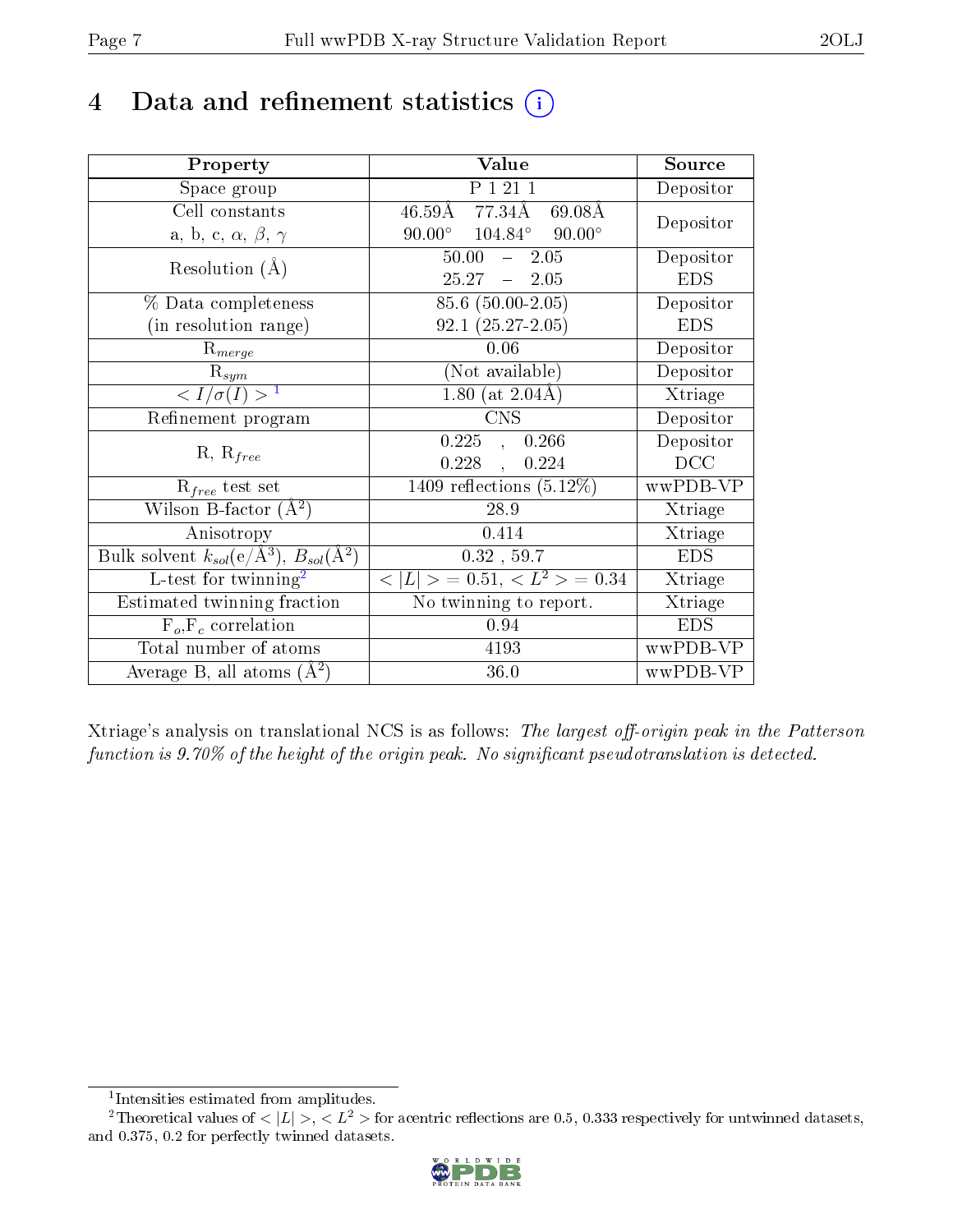)

# 5 Model quality  $(i)$

### 5.1 Standard geometry  $(i)$

Bond lengths and bond angles in the following residue types are not validated in this section: GOL, MG, ADP

The Z score for a bond length (or angle) is the number of standard deviations the observed value is removed from the expected value. A bond length (or angle) with  $|Z| > 5$  is considered an outlier worth inspection. RMSZ is the root-mean-square of all Z scores of the bond lengths (or angles).

| Mol | Chain |      | Bond lengths | Bond angles |                     |  |
|-----|-------|------|--------------|-------------|---------------------|--|
|     |       | RMSZ | # $ Z  > 5$  | RMSZ        | # $ Z  > 5$         |  |
|     |       | 0.41 | 0/1927       | 0.81        | $6/2589$ $(0.2\%)$  |  |
|     | R     | 0.39 | 0/1927       | 0.90        | $6/2589$ $(0.2\%)$  |  |
| All | All   | 0.40 | 0/3854       | 0.86        | $12/5178$ $(0.2\%)$ |  |

There are no bond length outliers.

| Mol          | Chain | Res | Type       | Atoms       | $Z_{\rm}$ | Observed $(°)$ | Ideal $($ <sup>o</sup> |
|--------------|-------|-----|------------|-------------|-----------|----------------|------------------------|
|              | Β     | 108 | TRP        | $C-N-CD$    | $-16.60$  | 84.07          | 120.60                 |
| $\mathbf{1}$ | B     | 108 | TRP        | $N$ -CA-C   | $-12.54$  | 77.13          | 111.00                 |
| 1            | B     | 107 | <b>LYS</b> | $N$ -CA-C   | $-9.66$   | 84.92          | 111.00                 |
| 1            | B     | 112 | LYS        | $N$ -CA-C   | $-9.40$   | 85.63          | 111.00                 |
| 1            | А     | 87  | <b>ASN</b> | $N$ -CA-C   | 8.76      | 134.64         | 111.00                 |
| 1            | А     | 70  | <b>THR</b> | $N$ -CA-C   | $-6.93$   | 92.28          | 111.00                 |
| 1            | B     | 106 | $\rm{ARG}$ | $N$ -CA-C   | $-6.81$   | 92.62          | 111.00                 |
| 1            | B     | 108 | <b>TRP</b> | $C-N-CA$    | 6.51      | 149.33         | 122.00                 |
| 1            | А     | 0   | GLN        | $N$ -CA-C   | 6.19      | 127.72         | 111.00                 |
| 1            | А     | 86  | <b>PHE</b> | $C- N- C A$ | 5.96      | 136.61         | 121.70                 |
| 1            | A     | 69  | ASP        | $N$ -CA-C   | 5.71      | 126.41         | 111.00                 |
|              | А     | 86  | PHE        | CA-C-N      | $-5.03$   | 106.14         | 117.20                 |

All (12) bond angle outliers are listed below:

There are no chirality outliers.

There are no planarity outliers.

### 5.2 Too-close contacts  $(i)$

In the following table, the Non-H and H(model) columns list the number of non-hydrogen atoms and hydrogen atoms in the chain respectively. The H(added) column lists the number of hydrogen

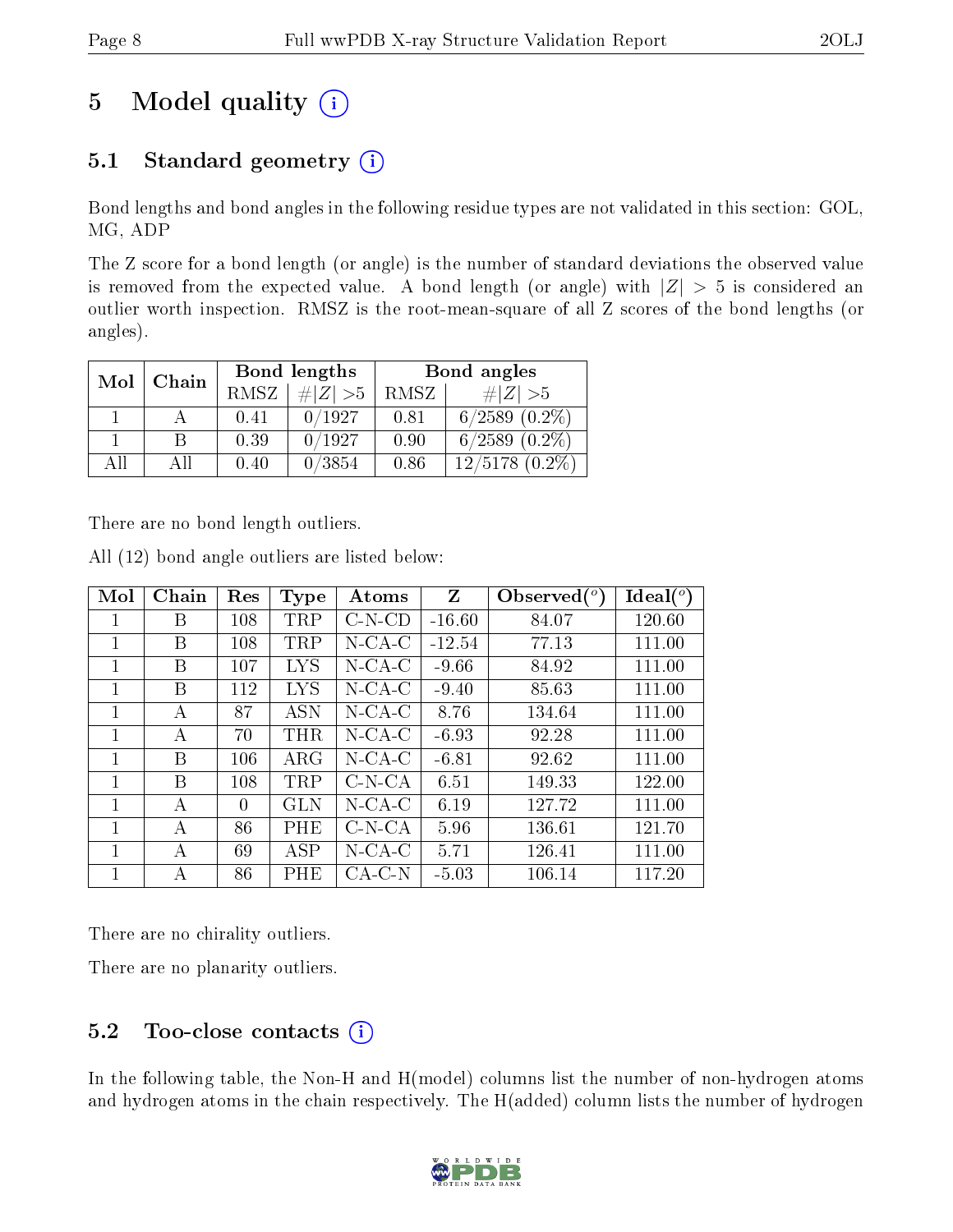| Mol | Chain | $Non-H$ | H (model) | H(added) | Clashes | <b>Symm-Clashes</b> |
|-----|-------|---------|-----------|----------|---------|---------------------|
|     |       | 1896    |           | 1940     | 75      |                     |
|     | В     | 1896    |           | 1941     | 116     |                     |
| 2   | А     |         |           |          | U       |                     |
| 2   | В     |         |           |          |         |                     |
| 3   |       | 27      |           | 12       | 2       |                     |
| 3   | В     | 27      |           | 12       |         |                     |
|     |       | 12      |           | 16       |         |                     |
| 5   |       | 199     |           |          | 18      |                     |
| 5   | В     | 134     |           |          | 13      |                     |
| AП  | All   | 4193    |           | 3921     | 189     |                     |

atoms added and optimized by MolProbity. The Clashes column lists the number of clashes within the asymmetric unit, whereas Symm-Clashes lists symmetry related clashes.

The all-atom clashscore is defined as the number of clashes found per 1000 atoms (including hydrogen atoms). The all-atom clashscore for this structure is 24.

All (189) close contacts within the same asymmetric unit are listed below, sorted by their clash magnitude.

|                    |                              | Interatomic    | Clash         |
|--------------------|------------------------------|----------------|---------------|
| Atom-1             | Atom-2                       | distance $(A)$ | overlap $(A)$ |
| 1:A:87:ASN:HB3     | 1:A:149:ARG:NH2              | 1.59           | 1.18          |
| 1:B:78:GLU:HG2     | 1:Bi:156:LYS:HE2             | 1.35           | 1.07          |
| 1:B:109:PRO:HD2    | 1:B:110:ARG:H                | 1.15           | 1.05          |
| 1:A:87:ASN:HB3     | 1:A:149:ARG:HH22             | 0.89           | 1.02          |
| 1:B:108:TRP:HB3    | 1: B: 109: PRO:HG3           | 1.41           | 0.98          |
| 1:B:83:PHE:H       | 1:B:87:ASN:HD21              | 1.10           | 0.94          |
| 1: A:87: ASN:CB    | 1:A:149:ARG:HH22             | 1.80           | 0.93          |
| 1:B:109:PRO:CD     | 1:B:110:ARG:H                | 1.89           | 0.85          |
| 1:B:105:VAL:HG12   | 1:B:106:ARG:N                | 1.91           | 0.84          |
| 1:B:78:GLU:HG2     | 1: B: 156: LYS: CE           | 2.08           | 0.83          |
| 1:A:87:ASN:CB      | 1:A:149:ARG:NH2              | 2.38           | 0.82          |
| 1:B:109:PRO:HD2    | 1:B:110:ARG:N                | 1.94           | 0.81          |
| 1: A:63: ILE: HD12 | 5:A:697:HOH:O                | 1.82           | 0.79          |
| 1:B:92:MET:SD      | 5:B:532:HOH:O                | 2.39           | 0.79          |
| 1: B:93:THR:HG23   | 1: B:96: ASN:H               | 1.46           | 0.79          |
| 1:A:25:ARG:HG3     | 1: A:28: GLU:HB2             | 1.65           | 0.79          |
| 1:B:128:ASP:OD1    | $1:B:129:LYS:H\overline{G2}$ | 1.84           | 0.77          |
| 1:A:229:HIS:HD2    | 1:A:231:ARG:H                | 1.32           | 0.76          |
| 1:B:108:TRP:HB3    | 1:B:109:PRO:CG               | 2.15           | 0.76          |
| 1: A:8: LYS: HB2   | 1:A:55:GLU:HB2               | 1.67           | 0.75          |
| 1:A:18:LYS:HE2     | 1:A:211:GLY:O                | 1.86           | 0.74          |
| 1:B:116:LYS:O      | 1:B:119:GLU:HB3              | 1.88           | 0.73          |

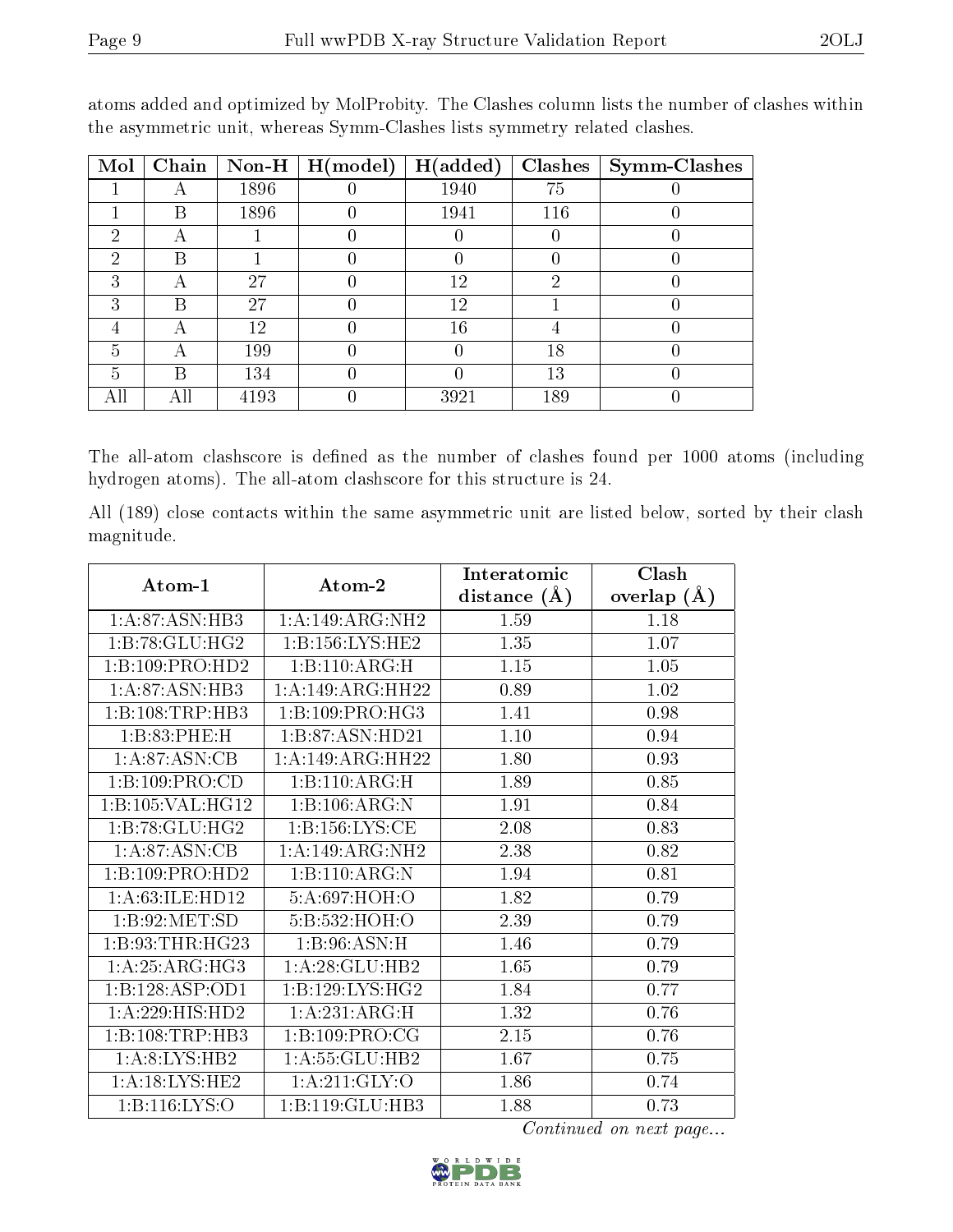| Communica from precious page |                             | Interatomic    | Clash         |
|------------------------------|-----------------------------|----------------|---------------|
| Atom-1                       | Atom-2                      | distance $(A)$ | overlap $(A)$ |
| 1:B:17:LEU:HD22              | 1:B:20:ILE:HD11             | 1.70           | 0.72          |
| 1:B:25:ARG:HB3               | 1:B:28:GLU:HG3              | 1.71           | 0.72          |
| 1:B:122:ASP:HB2              | 1:B:127:LYS:NZ              | 2.04           | 0.72          |
| 1:B:122:ASP:HB2              | 1:B:127:LYS:HZ2             | 1.55           | 0.71          |
| 1:B:196:MET:HE2              | 1:B:196:MET:HA              | 1.73           | 0.69          |
| 1: A:61:ASP:HB3              | 5:A:697:HOH:O               | 1.91           | 0.69          |
| 1: B:96: ASN:C               | 5: B: 532: HOH:O            | 2.31           | 0.68          |
| 1: A: 106: ARG: HD3          | 5:A:536:HOH:O               | 1.92           | 0.68          |
| 1:B:170:GLU:HB2              | 5:B:500:HOH:O               | 1.94           | 0.68          |
| 1:B:196:MET:O                | 1:B:200:ARG:HG3             | 1.94           | 0.67          |
| 1:A:202:VAL:HG22             | 5:A:636:HOH:O               | 1.95           | 0.67          |
| 1:B:92:MET:HB3               | 5:B:532:HOH:O               | 1.94           | 0.67          |
| 1:A:61:ASP:OD2               | 1:A:156:LYS:HE3             | 1.95           | 0.66          |
| 1:A:17:LEU:HD22              | 1:A:20:ILE:HD11             | 1.76           | 0.66          |
| 1: B: 111: GLU: C            | 1:B:113:ALA:N               | 2.38           | 0.66          |
| 1:B:89:PHE:HE1               | 1:B:149:ARG:HH22            | 1.44           | 0.66          |
| 1: A:78: GLU:HG2             | 5:A:662:HOH:O               | 1.94           | 0.66          |
| $1:B:102:PRO:\overline{O}$   | 1:B:106:ARG:O               | 2.15           | 0.64          |
| $1:B:119:GL\overline{U:O}$   | 1:B:122:ASP:OD1             | 2.16           | 0.64          |
| 1: A:66: LYS: HE3            | 5:A:523:HOH:O               | 1.96           | 0.64          |
| 1:A:11:PHE:HD2               | 1: A:16: VAL:HG21           | 1.63           | 0.63          |
| 1:B:222:ASP:HA               | 1:B:226:ARG:HH11            | 1.62           | 0.63          |
| 1: A:25: ARG:CG              | 1: A:28: GLU:HB2            | 2.30           | 0.62          |
| 1:B:122:ASP:CB               | 1:B:127:LYS:NZ              | 2.62           | 0.62          |
| 1:B:129:LYS:HE3              | 1:B:141:GLN:HE22            | 1.63           | 0.62          |
| 1: A:57: GLU:HG2             | 5:A:656:HOH:O               | 1.98           | 0.62          |
| 1:B:103:MET:HA               | 1:B:109:PRO:HD3             | 1.81           | 0.61          |
| 1:B:109:PRO:HG2              | 1:B:113:ALA:HB2             | 1.81           | 0.61          |
| 1: A: 138: SER: HB2          | 1: A:171: MET:HE1           | 1.83           | 0.61          |
| 1:B:196:MET:HA               | 1:B:196:MET:CE              | 2.31           | 0.61          |
| 1: A:240: PHE:HD1            | $1: A:240:$ PHE:OXT         | 1.84           | 0.61          |
| 1:A:101:ALA:HB3              | 1:A:102:PRO:HD3             | 1.83           | 0.60          |
| 1:B:2:ILE:HB                 | 1:B:24:ILE:HB               | 1.83           | 0.60          |
| 1:B:105:VAL:CG1              | 1:B:106:ARG:N               | 2.61           | 0.60          |
| 1:B:72:LEU:O                 | 1:B:75:VAL:H <sub>G13</sub> | 2.01           | 0.59          |
| 1: A:28: GLU:OE2             | 1:A:205:ARG:HD3             | 2.02           | 0.59          |
| 1:A:123:LYS:HZ3              | 4:A:502:GOL:H12             | 1.67           | 0.58          |
| 1:A:11:PHE:CD2               | 1:A:16:VAL:HG21             | 2.39           | 0.57          |
| 1:B:109:PRO:CD               | 1:B:110:ARG:N               | 2.55           | 0.57          |
| 1:B:123:LYS:HE3              | 1: B: 185: GLU: OE2         | 2.05           | 0.57          |
| $1:B: -1:LEU: HD12$          | 1:B:0:GLN:HG3               | 1.86           | 0.57          |

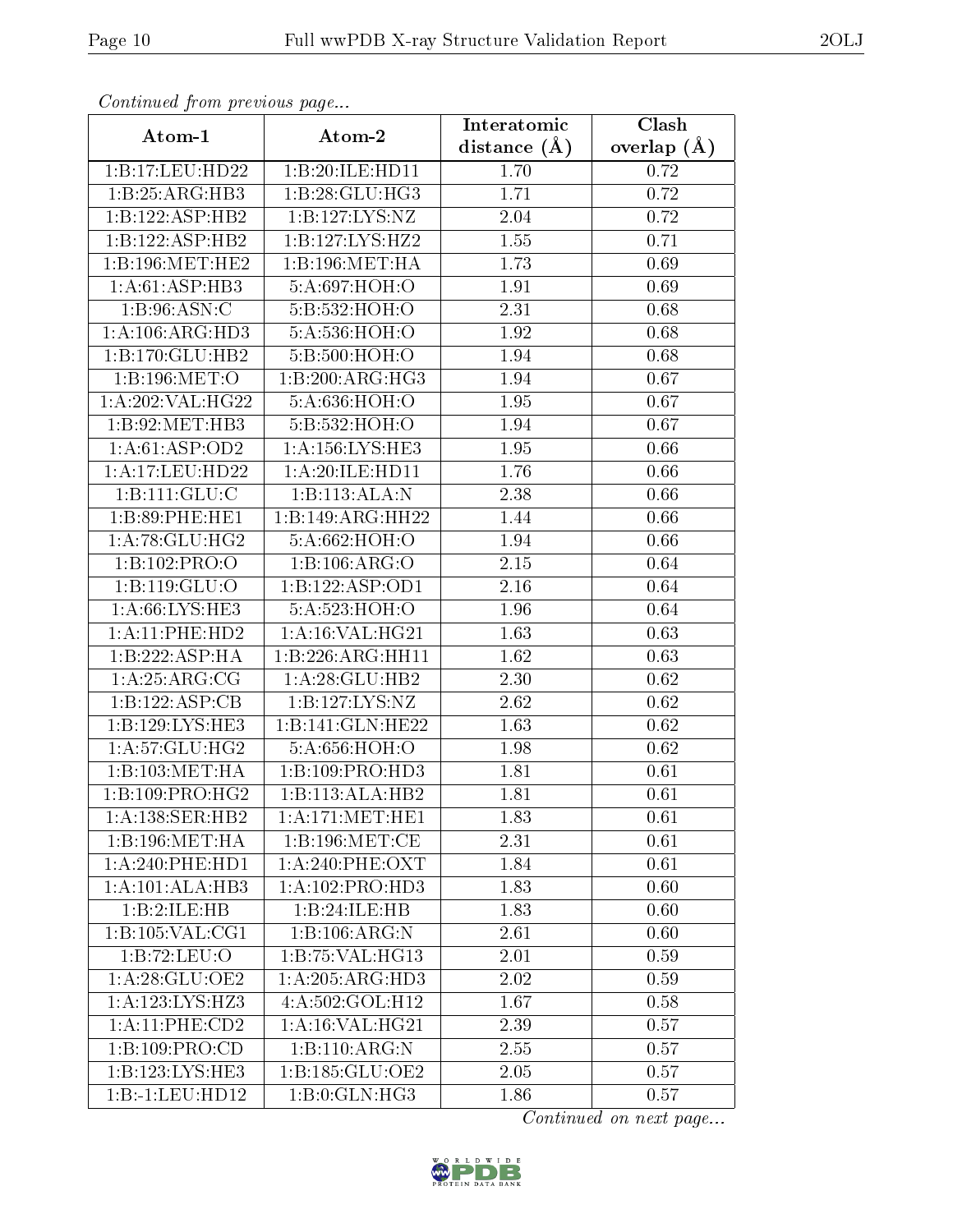| Continuea from previous page |                     | Interatomic    | Clash         |
|------------------------------|---------------------|----------------|---------------|
| Atom-1                       | Atom-2              | distance $(A)$ | overlap $(A)$ |
| 1:B:92:MET:HE1               | 1:B:100:LEU:HD22    | 1.87           | 0.57          |
| 1:A:3:ASP:HB3                | 1: A:59: ILE: HB    | 1.87           | 0.57          |
| 1:B:118:MET:HE3              | 1:B:127:LYS:HG2     | 1.87           | 0.56          |
| 1:B:122:ASP:CB               | 1:B:127:LYS:HZ2     | 2.18           | 0.56          |
| 1:B:104:LYS:HG3              | 1:B:104:LYS:O       | 2.03           | 0.56          |
| 1: A:78: GLU:CG              | 1:A:156:LYS:HZ2     | 2.19           | 0.56          |
| 1:B:73:ASN:O                 | 1:B:77:GLU:HG3      | 2.05           | 0.56          |
| 1:B:68:LYS:HG3               | 1:B:69:ASP:N        | 2.21           | 0.56          |
| 1:B:75:VAL:HA                | 1:B:78:GLU:HB2      | 1.88           | 0.55          |
| 1:B:59:ILE:N                 | 1:B:59:ILE:HD12     | 2.21           | 0.55          |
| 1: A:226: ARG:HD2            | 5:A:560:HOH:O       | 2.07           | 0.54          |
| 1: A:88: LEU:O               | 1: A:90: PRO:HD3    | 2.07           | 0.54          |
| 1:A:200:ARG:HH22             | 1:A:225:ASP:CG      | 2.12           | 0.53          |
| 1:B:108:TRP:HE3              | 1:B:109:PRO:HG3     | 1.73           | 0.53          |
| 1:A:202:VAL:HG13             | 5:A:636:HOH:O       | 2.07           | 0.53          |
| 1:B:1:MET:SD                 | 1:B:61:ASP:HB2      | 2.48           | 0.53          |
| $1:A:\overline{104:LYS:HG3}$ | 5:A:609:HOH:O       | 2.07           | 0.53          |
| 1:B:83:PHE:H                 | 1:B:87:ASN:ND2      | 1.92           | 0.53          |
| 1: A:37: GLY: HA2            | 3:A:401:ADP:H3'     | 1.91           | 0.53          |
| 1:B:17:LEU:HD22              | 1:B:20:ILE:CD1      | 2.39           | 0.53          |
| 1:A:229:HIS:CD2              | 1:A:231:ARG:H       | 2.20           | 0.53          |
| 1:B:200:ARG:HD2              | 1:B:240:PHE:HZ      | 1.73           | 0.53          |
| 1:B:109:PRO:HG2              | 1:B:113:ALA:CB      | 2.39           | 0.52          |
| 1:B:63:ILE:HG23              | 1:B:70:THR:CG2      | 2.39           | 0.52          |
| 1: A:29: VAL:HG21            | 1:A:183:ALA:HB1     | 1.90           | 0.52          |
| 1:B:110:ARG:C                | 1:B:111:GLU:HG3     | 2.28           | 0.52          |
| 1: A:78: GLU:CD              | 1:A:156:LYS:HZ2     | 2.13           | 0.52          |
| $1:$ A:180:LYS:HG2           | 1:A:202:VAL:CG2     | 2.40           | 0.51          |
| 1:A:78:GLU:CD                | 1: A: 156: LYS: NZ  | 2.63           | 0.51          |
| 1:A:16:VAL:HG13              | 3:A:401:ADP:H5'1    | 1.91           | 0.51          |
| 1:B:5:HIS:HB2                | 1: B:57: GLU: HG2   | 1.92           | 0.51          |
| 1: B: 116: LYS: O            | 1:B:119:GLU:CB      | 2.56           | 0.51          |
| 1:B:126:LEU:HG               | 1:B:144:ARG:NH1     | 2.26           | 0.50          |
| 1:B:3:ASP:OD2                | 1:B:5:HIS:HE1       | 1.94           | 0.50          |
| 1:B:105:VAL:O                | 1:B:107:LYS:N       | 2.43           | 0.50          |
| 1:A:123:LYS:NZ               | 4:A:502:GOL:CI      | 2.75           | 0.50          |
| 1:B:84:GLN:HB2               | 5:B:420:HOH:O       | 2.12           | 0.50          |
| 1:B:129:LYS:HE3              | 1:B:141:GLN:NE2     | 2.26           | 0.50          |
| 1: A: 139: GLY: H            | 1: A:171: MET:CE    | 2.24           | 0.50          |
| 1:A:101:ALA:HB3              | 5:A:509:HOH:O       | 2.11           | 0.50          |
| 1:B:18:LYS:HE3               | 1: B: 213: TYR: CE2 | 2.47           | 0.50          |

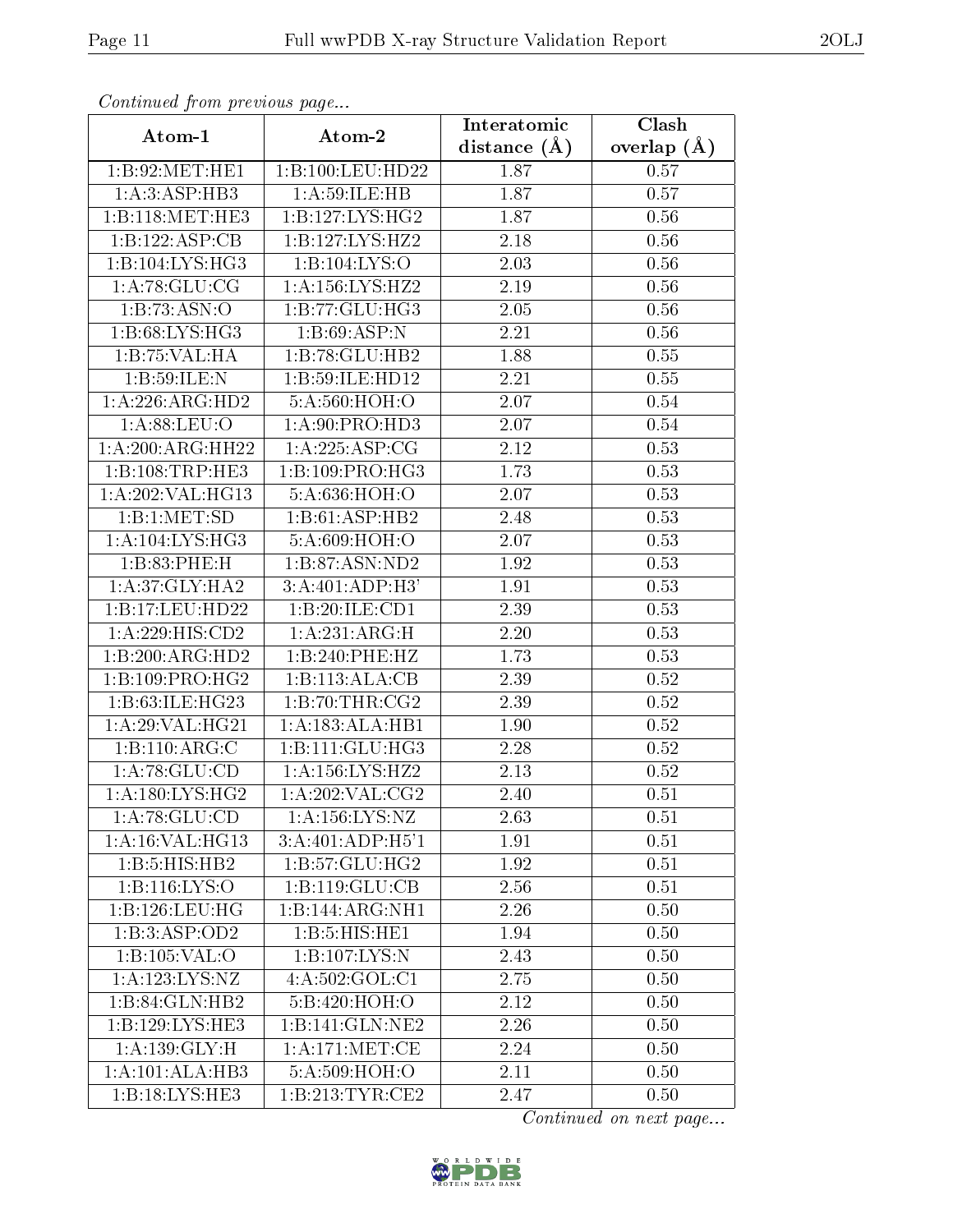| Continued from previous page |                              | Interatomic    | Clash           |
|------------------------------|------------------------------|----------------|-----------------|
| Atom-1                       | Atom-2                       | distance $(A)$ | overlap $(\AA)$ |
| 1:B:71:ASN:OD1               | 1:B:74:LYS:HG3               | 2.12           | 0.50            |
| 1:A:239:VAL:O                | 1: A:240:PHE:CG              | 2.65           | 0.49            |
| 1: A:236:LEU:O               | 1:A:239:VAL:HG22             | 2.12           | 0.49            |
| 1:B:25:ARG:NH1               | 1:B:28:GLU:HG2               | 2.26           | 0.49            |
| 1:B:105:VAL:O                | 1:B:106:ARG:C                | 2.49           | 0.49            |
| 1:B:83:PHE:N                 | 1:B:87:ASN:HD21              | 1.92           | 0.49            |
| 1:B:101:ALA:HB3              | $1:B:102:P\overline{RO:HD3}$ | 1.95           | 0.49            |
| 1:A:194:HIS:HE1              | 5:A:531:HOH:O                | 1.96           | 0.49            |
| 1:A:240:PHE:CD1              | $1: A:240:$ PHE:OXT          | 2.65           | 0.49            |
| 1: A:170: GLU:HG2            | 1:A:171:MET:HG2              | 1.95           | 0.49            |
| 1: A:1: MET:HG3              | 1:A:157:ILE:HD11             | 1.95           | 0.48            |
| 1:B:16:VAL:HG13              | 3:B:402:ADP:H5'1             | 1.95           | 0.48            |
| 1:B:52:ASP:HB2               | 5:B:416:HOH:O                | 2.14           | 0.48            |
| 1:B:94:VAL:HG13              | 1:B:145:VAL:HG11             | 1.94           | 0.48            |
| 1:A:123:LYS:NZ               | 4:A:502:GOL:H12              | 2.29           | 0.48            |
| 1:B:97:ASN:N                 | 5:B:532:HOH:O                | 2.45           | 0.48            |
| $1:B: -1:LEU: HD13$          | 1:B:0:GLN:H                  | 1.79           | 0.48            |
| 1:B:168:ASP:HB3              | 5:B:528:HOH:O                | 2.12           | 0.47            |
| 1:B:29:VAL:HG23              | 5:B:466:HOH:O                | 2.14           | 0.47            |
| 1:A:222:ASP:OD1              | 1: A:226: ARG:NH1            | 2.48           | 0.47            |
| 1: A:98: ILE: HA             | 1: A:149: ARG:HG3            | 1.96           | 0.47            |
| 1: A:116: LYS: HG2           | 5:A:588:HOH:O                | $2.15\,$       | 0.47            |
| 1:B:108:TRP:CE3              | 1: B: 109: PRO:HG3           | 2.49           | 0.47            |
| 1:B:110:ARG:C                | 1:B:111:GLU:CG               | 2.82           | 0.47            |
| 1:B:122:ASP:CB               | 1:B:127:LYS:HZ3              | 2.28           | 0.47            |
| 1:B:3:ASP:OD1                | 1:B:23:HIS:HD2               | 1.96           | 0.47            |
| 1: B: 196: MET: CA           | 1: B: 196: MET:CE            | 2.93           | 0.47            |
| 1:B:238:LYS:O                | 1:B:238:LYS:CG               | 2.62           | 0.47            |
| 1:B:29:VAL:HG21              | 1:B:183:ALA:HB1              | 1.95           | 0.47            |
| 1:B:109:PRO:C                | 1:B:111:GLU:H                | 2.17           | $0.46\,$        |
| 1: A: 139: GLY: H            | 1: A:171: MET:HE1            | 1.80           | 0.46            |
| 1:B:194:HIS:CD2              | 1:B:194:HIS:C                | 2.89           | 0.46            |
| $1: A:86:$ PHE:HB2           | 5:A:687:HOH:O                | 2.14           | 0.46            |
| 1:A:123:LYS:HZ3              | 4:A:502:GOL:C1               | 2.27           | 0.46            |
| 1: A: 180: LYS: HG2          | 1:A:202:VAL:HG22             | 1.98           | 0.46            |
| 1:B:120:LEU:HA               | 1:B:123:LYS:HB3              | 1.98           | 0.45            |
| 1:B:221:GLU:HG3              | 1:B:222:ASP:H                | 1.82           | 0.45            |
| 1: B:93:THR:HB               | 5:B:534:HOH:O                | 2.16           | 0.45            |
| 1:B:226:ARG:HG3              | 5:B:525:HOH:O                | 2.15           | 0.45            |
| 1:B:229:HIS:HE1              | 1:B:231:ARG:HE               | 1.64           | 0.45            |
| 1:B:63:ILE:O                 | 1:B:63:ILE:HG22              | 2.16           | 0.45            |

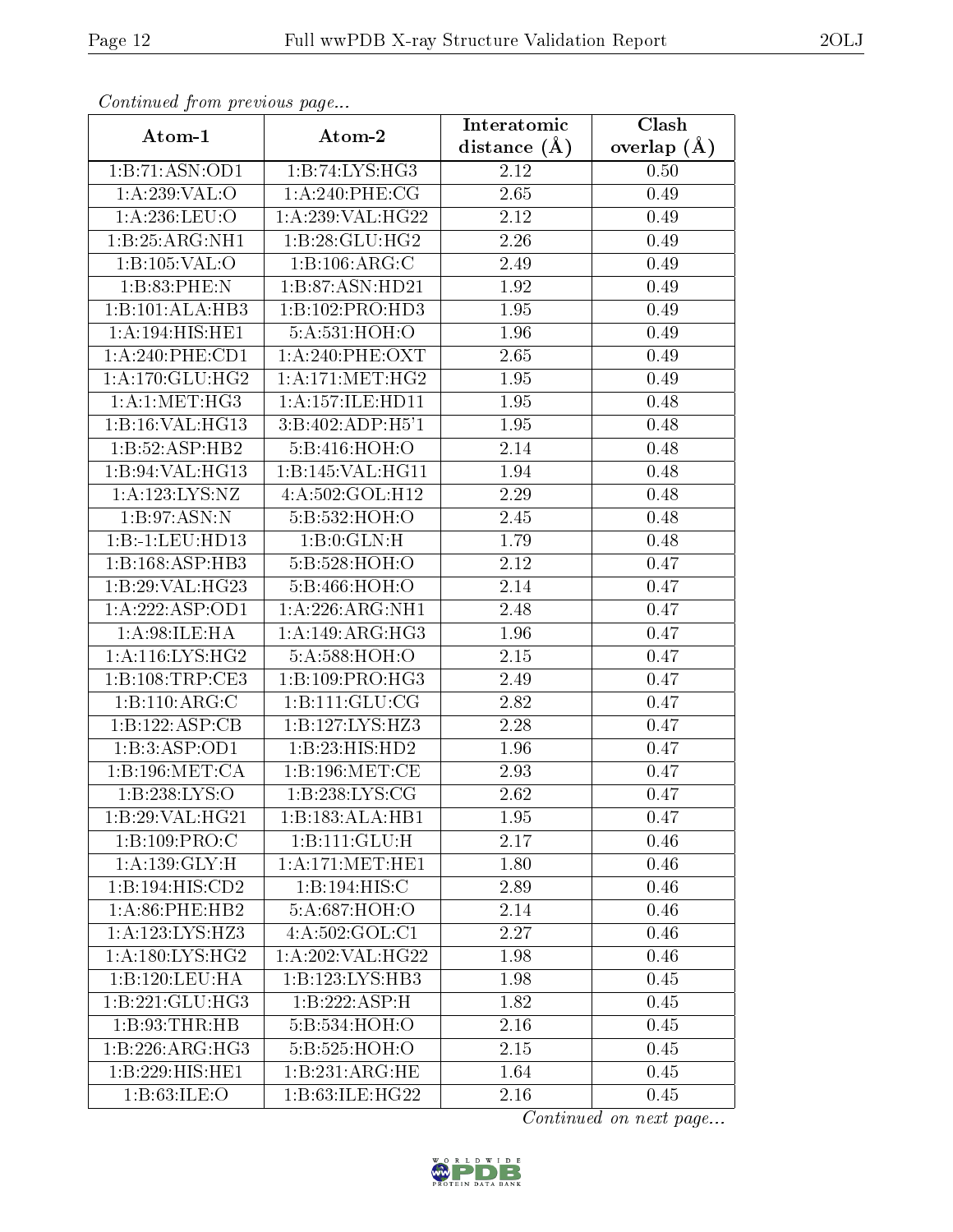| Communica from precious page |                            | Interatomic    | Clash           |
|------------------------------|----------------------------|----------------|-----------------|
| Atom-1                       | Atom-2                     | distance $(A)$ | overlap $(\AA)$ |
| 1:B:93:THR:HG21              | 5:B:442:HOH:O              | 2.15           | 0.45            |
| 1:B:120:LEU:O                | 1: B: 123: LYS: HB3        | 2.17           | 0.45            |
| 1:B:202:VAL:HA               | 5:B:529:HOH:O              | 2.17           | 0.45            |
| 1: A:224:PHE:HA              | 1: A:236:LEU:HD21          | 1.99           | 0.44            |
| 1:A:17:LEU:HD22              | 1:A:20:ILE:CD1             | 2.45           | 0.44            |
| 1:B:200:ARG:HD2              | 1:B:240:PHE:CZ             | 2.53           | 0.44            |
| 1:B:103:MET:HG3              | 1:B:113:ALA:HB1            | 2.00           | 0.44            |
| 1:A:210:ASP:OD2              | 1:A:231:ARG:HD2            | 2.18           | 0.44            |
| 1: A:118:MET:HB3             | 5:A:666:HOH:O              | 2.17           | 0.43            |
| 1:B:25:ARG:HG2               | 1:B:26:GLU:N               | 2.33           | 0.43            |
| 1: B: 8: LYS: HG2            | 1:B:19:GLY:N               | 2.33           | 0.43            |
| 1:B:103:MET:HA               | 1:B:109:PRO:CD             | 2.48           | 0.43            |
| 1: B: 180: LYS: HG3          | 1:B:202:VAL:HG22           | 2.00           | 0.43            |
| 1: A:85: ARG: HG3            | 1:B:134:PRO:O              | 2.18           | 0.43            |
| 1: A: 180: LYS: CE           | 1:A:201:GLU:OE1            | 2.67           | 0.43            |
| 1:A:240:PHE:CD1              | 1:A:240:PHE:C              | 2.92           | 0.42            |
| 1: B: 126: LEU: CD2          | 1:B:144:ARG:HH12           | 2.32           | 0.42            |
| 1:A:207:LEU:HD23             | 1:A:217:GLU:HB3            | 2.01           | 0.42            |
| 1: A:85: ARG: HA             | 5:A:645:HOH:O              | 2.19           | 0.42            |
| 1:B:224:PHE:HB3              | 1:B:240:PHE:CE2            | 2.54           | 0.42            |
| 1:B:144:ARG:NH2              | 1:B:174:GLU:OE2            | 2.42           | 0.42            |
| 1:B:94:VAL:HG13              | 1: B:145: VAL: CG1         | 2.49           | 0.42            |
| 1:A:71:ASN:OD1               | 1:A:74:LYS:HB2             | 2.19           | 0.42            |
| 1:B:109:PRO:O                | $1:B:111:\overline{GLU:N}$ | 2.47           | 0.42            |
| 1:B:11:PHE:HD2               | 1:B:16:VAL:H G21           | 1.84           | 0.42            |
| 1: A: 180: LYS: HE2          | 1:A:180:LYS:HB3            | 1.69           | 0.42            |
| 1:B:110:ARG:HD3              | 1: B: 110: ARG: HA         | 1.83           | 0.42            |
| 1:A:185:GLU:HB2              | 5: A:669:HOH:O             | 2.20           | 0.42            |
| 1:A:52:ASP:HB2               | 5:A:523:HOH:O              | 2.20           | 0.41            |
| 1:B:78:GLU:HG2               | 1:B:156:LYS:CD             | 2.50           | 0.41            |
| 1:A:11:PHE:HD2               | 1: A:16: VAL:CG2           | 2.30           | 0.41            |
| 1: A:141: GLN:O              | 1:A:145:VAL:HG23           | 2.19           | 0.41            |
| 1:A:183:ALA:CB               | 1: A:202:VAL:CG1           | 2.98           | 0.41            |
| 1:A:200:ARG:NH2              | 1:A:225:ASP:OD2            | 2.54           | 0.41            |
| 1: A:28: GLU:HG2             | 1: A:30: VAL:HG23          | 2.01           | 0.41            |
| 1:B:108:TRP:HE3              | 1:B:109:PRO:CG             | 2.33           | 0.41            |
| 1:B:3:ASP:OD1                | 1:B:23:HIS:CD2             | 2.73           | 0.41            |
| 1:B:105:VAL:HG12             | 1:B:106:ARG:H              | 1.80           | 0.41            |
| 1: A:88: LEU:O               | 1:B:86:PHE:HB3             | 2.21           | 0.41            |
| 1:B:110:ARG:C                | 1:B:113:ALA:HB3            | 2.41           | 0.41            |
| 1:B:126:LEU:HD21             | 1:B:144:ARG:HH12           | 1.86           | 0.40            |

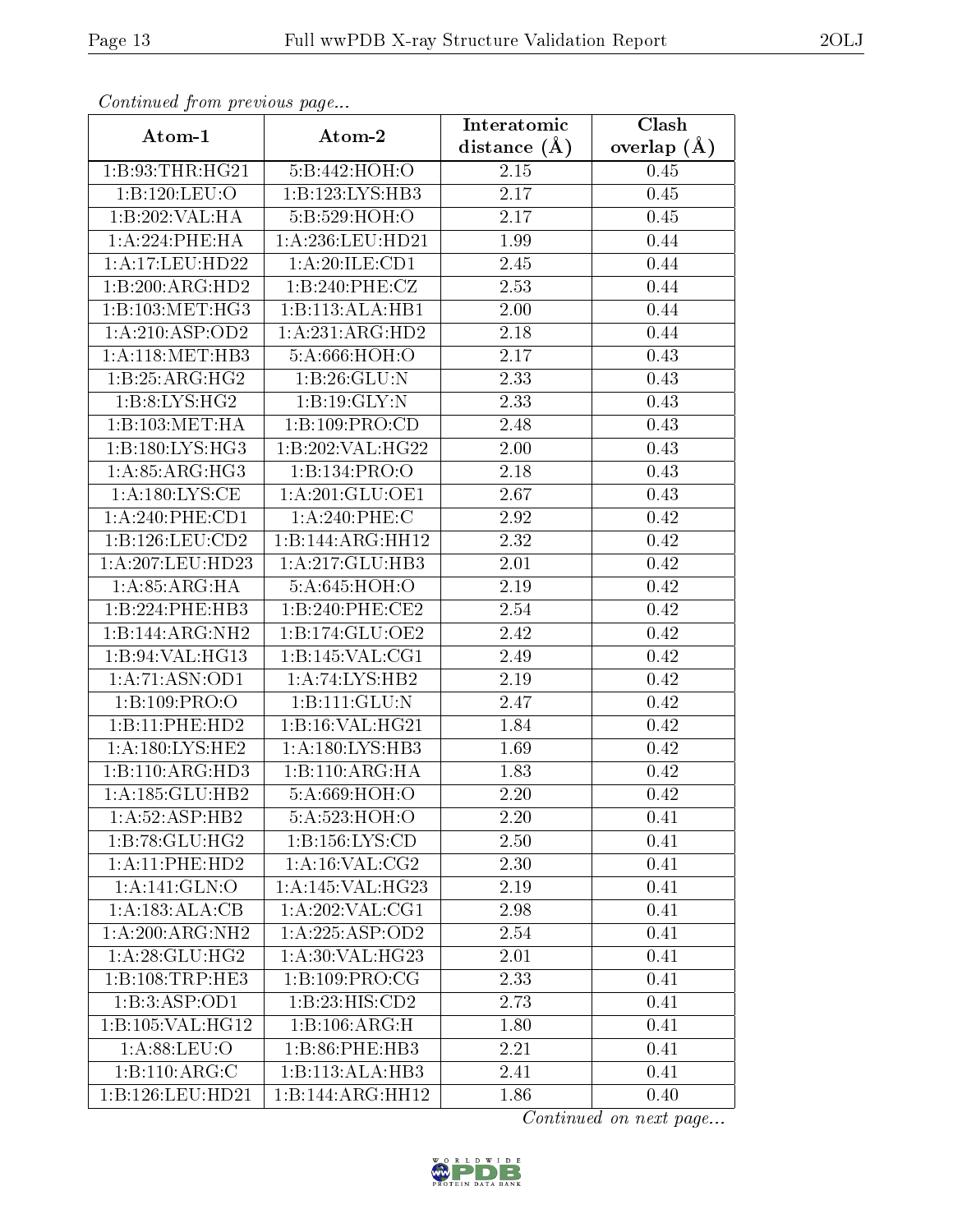| Atom-1          | Atom-2             | Interatomic<br>distance $(A)$ | Clash<br>overlap $(A)$ |
|-----------------|--------------------|-------------------------------|------------------------|
| 1:B:123:LYS:HD2 | 1:B:181:GLN:NE2    | 2.36                          | 0.40                   |
| 1:B:106:ARG:O   | 1:B:107:LYS:C      | 2.56                          | 0.40                   |
| 1:B:45:ARG:HB3  | 1: B: 51: GLU: HB2 | 2.02.                         | N 40                   |

There are no symmetry-related clashes.

#### 5.3 Torsion angles  $(i)$

#### 5.3.1 Protein backbone (i)

In the following table, the Percentiles column shows the percent Ramachandran outliers of the chain as a percentile score with respect to all X-ray entries followed by that with respect to entries of similar resolution.

The Analysed column shows the number of residues for which the backbone conformation was analysed, and the total number of residues.

| Mol | Chain | Analysed                      | Favoured     | Allowed   | <b>Outliers</b> | Percentiles                |
|-----|-------|-------------------------------|--------------|-----------|-----------------|----------------------------|
|     |       | $240/263(91\%)$               | $230(96\%)$  | $9(4\%)$  | $1(0\%)$        | 34<br>24                   |
|     |       | $240/263$ (91\%)   218 (91\%) |              | $15(6\%)$ | $7(3\%)$        | $\boxed{0}$<br>'4          |
| All | Аll   | $480/526(91\%)$               | 448 $(93\%)$ | $24(5\%)$ | $8(2\%)$        | $\boxed{2}$<br>$ 9\rangle$ |

All (8) Ramachandran outliers are listed below:

| Mol | Chain | Res | <b>Type</b>          |
|-----|-------|-----|----------------------|
|     |       | 69  | $\overline{\rm ASP}$ |
|     |       |     | <b>GLN</b>           |
| 1   | В     | 109 | PRO                  |
|     | R     | 238 | <b>LYS</b>           |
|     | В     | 110 | $\rm{ARG}$           |
|     | R     | б   | <b>GLN</b>           |
|     | К     | 119 | GLU                  |
|     |       | 239 |                      |

#### 5.3.2 Protein sidechains  $(i)$

In the following table, the Percentiles column shows the percent sidechain outliers of the chain as a percentile score with respect to all X-ray entries followed by that with respect to entries of similar resolution.

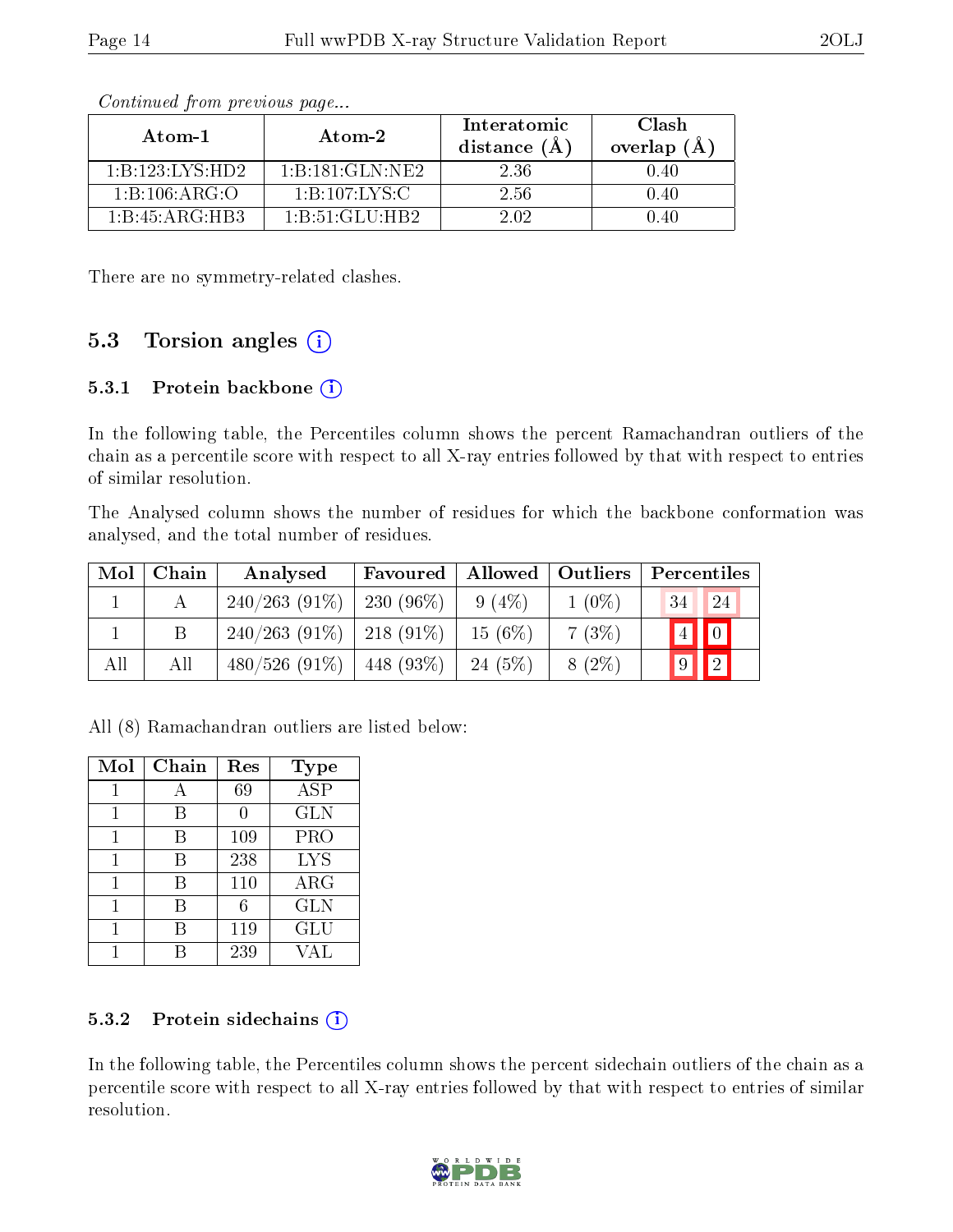| Mol | Chain | Analysed        | Rotameric    | $\mid$ Outliers | Percentiles |                  |
|-----|-------|-----------------|--------------|-----------------|-------------|------------------|
|     |       | $207/225(92\%)$ | $195(94\%)$  | $12(6\%)$       | <b>20</b>   | .11 <sup>r</sup> |
|     |       | $207/225(92\%)$ | 186 $(90\%)$ | $21(10\%)$      |             | $\sqrt{2}$       |
| All | Аll   | $414/450(92\%)$ | 381 $(92\%)$ | 33 $(8%)$       |             |                  |

The Analysed column shows the number of residues for which the sidechain conformation was analysed, and the total number of residues.

All (33) residues with a non-rotameric sidechain are listed below:

| Mol            | $\overline{\text{Chain}}$ | Res              | Type                      |
|----------------|---------------------------|------------------|---------------------------|
| $\mathbf 1$    | $\mathbf{A}$              | $\overline{0}$   | $\overline{\text{GLN}}$   |
| $\mathbf 1$    | $\overline{\rm A}$        | $\overline{14}$  | <b>LEU</b>                |
| $\mathbf 1$    | $\overline{\rm A}$        | $\overline{22}$  | $\overline{\text{VAL}}$   |
| $\mathbf{1}$   | $\overline{A}$            | $\overline{57}$  | $\overline{{\rm GLU}}$    |
| $\overline{1}$ | $\overline{\rm A}$        | 66               | $\overline{\text{LYS}}$   |
| $\overline{1}$ | $\overline{\rm A}$        | $\overline{68}$  | $\overline{\text{LYS}}$   |
| $\overline{1}$ | $\overline{\rm A}$        | $\overline{104}$ | $\overline{\text{LYS}}$   |
| $\mathbf 1$    | $\overline{A}$            | $\overline{127}$ | $\overline{\text{LYS}}$   |
| $\overline{1}$ | $\overline{A}$            | $\overline{171}$ | MET                       |
| $\mathbf{1}$   | $\overline{\rm A}$        | 217              | $\overline{{\rm GLU}}$    |
| $\mathbf 1$    | $\overline{\rm A}$        | $\overline{236}$ | LEU                       |
| $\overline{1}$ | $\overline{A}$            | $\overline{240}$ | PHE                       |
| $\mathbf{1}$   | $\overline{\text{B}}$     | $\overline{-1}$  | LEU                       |
| $\overline{1}$ | $\overline{\mathrm{B}}$   | $\overline{6}$   | $\overline{\text{GLN}}$   |
| $\mathbf{1}$   | $\overline{\text{B}}$     | 14               | $\overline{\text{LEU}}$   |
| $\overline{1}$ | $\overline{\mathrm{B}}$   | $\overline{54}$  | $\overline{\text{ASP}}$   |
| $\overline{1}$ | $\overline{\mathrm{B}}$   | $\overline{68}$  | $\overline{\text{LYS}}$   |
| $\mathbf 1$    | $\overline{\mathrm{B}}$   | $\overline{70}$  | THR                       |
| $\overline{1}$ | $\overline{\mathrm{B}}$   | $\overline{75}$  | $\overline{\text{VAL}}$   |
| $\mathbf 1$    | $\overline{\mathrm{B}}$   | 78               | $\overline{\text{GLU}}$   |
| $\mathbf 1$    | $\overline{\mathrm{B}}$   | $\overline{95}$  | LEU                       |
| $\mathbf 1$    | $\overline{\mathrm{B}}$   | 107              | $\overline{\text{LYS}}$   |
| $\overline{1}$ | $\overline{\mathrm{B}}$   | 108              | <b>TRP</b>                |
| $\overline{1}$ | $\overline{\mathrm{B}}$   | $\overline{111}$ | $\overline{\text{GLU}}$   |
| $\mathbf{1}$   | $\overline{\mathrm{B}}$   | 114              | $\overline{{\rm GLU}}$    |
| $\mathbf 1$    | $\overline{\mathrm{B}}$   | $\overline{122}$ | $\overline{\text{ASP}}$   |
| $\mathbf 1$    | $\overline{\mathrm{B}}$   | 127              | $\overline{\text{LYS}}$   |
| $\overline{1}$ | $\overline{\mathrm{B}}$   | 168              | $\overline{\text{ASP}}$   |
| $\overline{1}$ | $\overline{\mathrm{B}}$   | 194              | $\overline{\mathrm{HIS}}$ |
| $\mathbf 1$    | $\overline{\mathrm{B}}$   | 196              | MET                       |
| $\mathbf 1$    | $\overline{\mathrm{B}}$   | $\overline{223}$ | LEU                       |
| $\mathbf 1$    | $\overline{\mathrm{B}}$   | 238              | $\overline{\text{LYS}}$   |
| $\overline{1}$ | $\overline{\mathrm{B}}$   | $\overline{240}$ | $\overline{\rm{PHE}}$     |

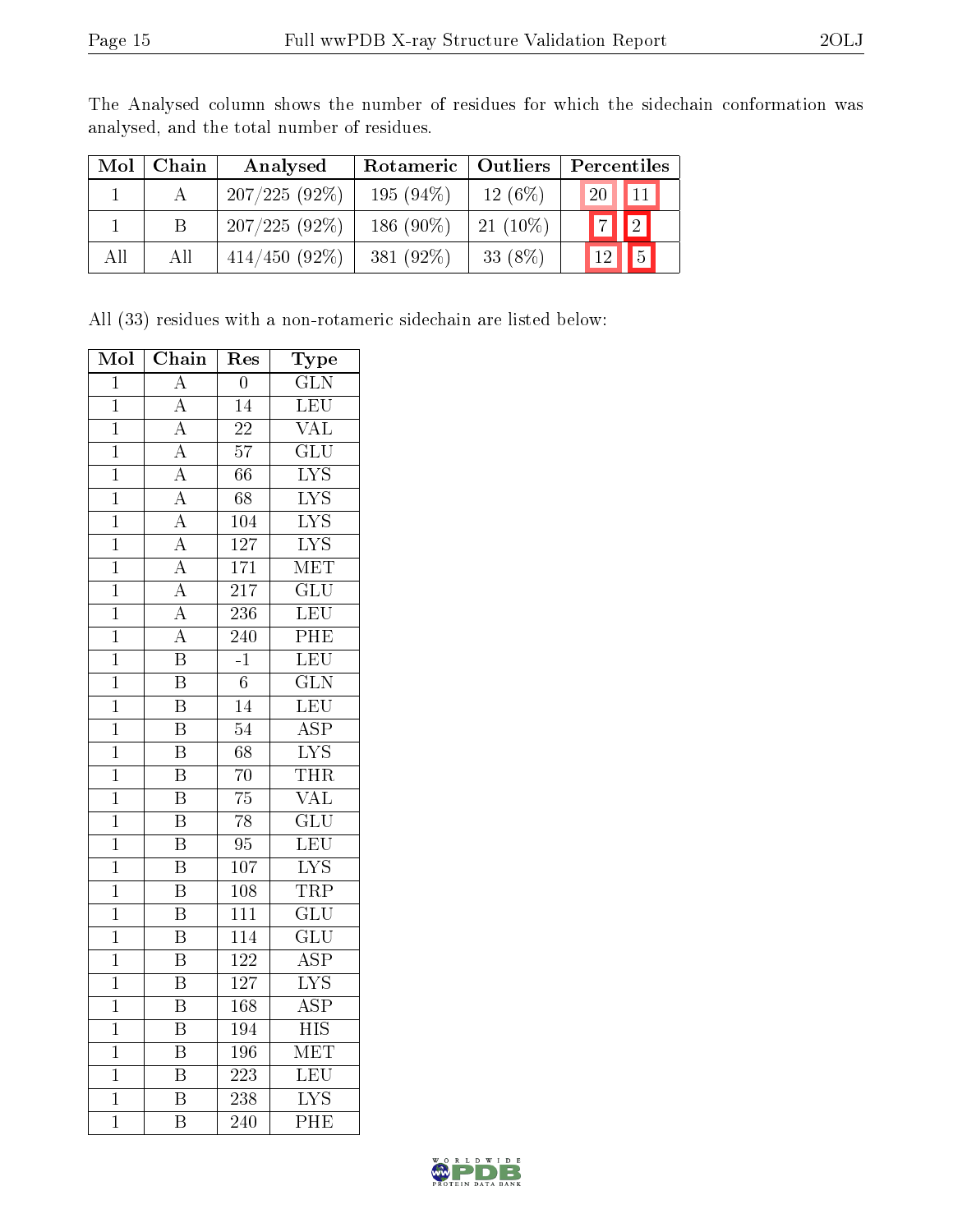Some sidechains can be flipped to improve hydrogen bonding and reduce clashes. All (14) such sidechains are listed below:

| Mol            | Chain          | Res            | Type         |
|----------------|----------------|----------------|--------------|
| $\mathbf{1}$   | А              | $\overline{0}$ | $_{\rm GLN}$ |
| $\mathbf{1}$   | $\overline{A}$ | 23             | <b>HIS</b>   |
| $\mathbf{1}$   | А              | 48             | <b>ASN</b>   |
| $\mathbf{1}$   | $\overline{A}$ | 96             | <b>ASN</b>   |
| $\mathbf{1}$   | А              | 194            | HIS          |
| $\overline{1}$ | $\overline{A}$ | 228            | <b>GLN</b>   |
| $\mathbf{1}$   | А              | 229            | HIS          |
| $\mathbf{1}$   | B              | $\overline{0}$ | <b>GLN</b>   |
| $\mathbf{1}$   | B              | $\overline{5}$ | HIS          |
| $\mathbf{1}$   | B              | 6              | <b>GLN</b>   |
| $\overline{1}$ | B              | 23             | HIS          |
| $\mathbf{1}$   | В              | 87             | <b>ASN</b>   |
| $\overline{1}$ | В              | 96             | <b>ASN</b>   |
| 1              | В              | 181            | <b>GLN</b>   |

#### $5.3.3$  RNA  $(i)$

There are no RNA molecules in this entry.

#### 5.4 Non-standard residues in protein, DNA, RNA chains (i)

There are no non-standard protein/DNA/RNA residues in this entry.

#### 5.5 Carbohydrates (i)

There are no carbohydrates in this entry.

### 5.6 Ligand geometry  $(i)$

Of 6 ligands modelled in this entry, 2 are monoatomic - leaving 4 for Mogul analysis.

In the following table, the Counts columns list the number of bonds (or angles) for which Mogul statistics could be retrieved, the number of bonds (or angles) that are observed in the model and the number of bonds (or angles) that are defined in the Chemical Component Dictionary. The Link column lists molecule types, if any, to which the group is linked. The Z score for a bond length (or angle) is the number of standard deviations the observed value is removed from the expected value. A bond length (or angle) with  $|Z| > 2$  is considered an outlier worth inspection. RMSZ is the root-mean-square of all Z scores of the bond lengths (or angles).

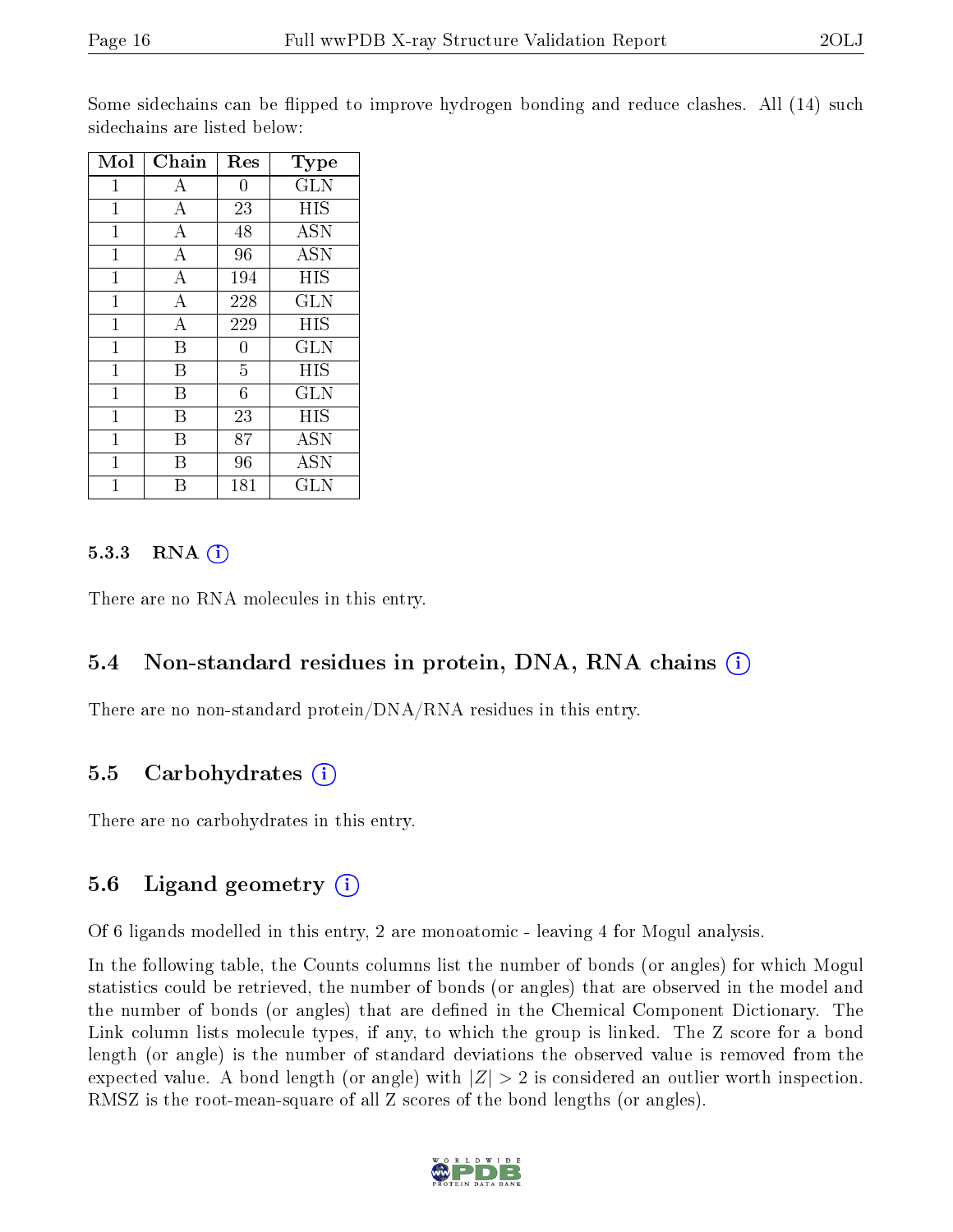| Mol<br>Type | Chain          | Res | Link |                | Bond lengths |      | Bond angles |          |             |             |        |      |             |
|-------------|----------------|-----|------|----------------|--------------|------|-------------|----------|-------------|-------------|--------|------|-------------|
|             |                |     |      |                |              |      |             | Counts   | <b>RMSZ</b> | # $ Z  > 2$ | Counts | RMSZ | # $ Z  > 2$ |
| 4           | $\mathrm{GOL}$ |     | 502  |                | 5,5,5        | 0.35 |             | 5,5,5    | 0.28        |             |        |      |             |
| 4           | $\rm GOL$      |     | 501  |                | 5,5,5        | 0.32 |             | 5,5,5    | 0.24        |             |        |      |             |
| 3           | ADP            | B   | 402  | $\overline{2}$ | 24, 29, 29   | 0.94 | $1(4\%)$    | 29,45,45 | 1.38        | 4(13%)      |        |      |             |
| 3           | ADP            |     | 401  | 2              | 24, 29, 29   | 0.91 | $1(4\%)$    | 29,45,45 | 1.41        | 4(13%)      |        |      |             |

In the following table, the Chirals column lists the number of chiral outliers, the number of chiral centers analysed, the number of these observed in the model and the number defined in the Chemical Component Dictionary. Similar counts are reported in the Torsion and Rings columns. '-' means no outliers of that kind were identified.

| Mol          | Type | Chain | ${\rm Res}$ | $\mathop{\rm Link}\nolimits$ | Chirals | <b>Torsions</b> | Rings   |
|--------------|------|-------|-------------|------------------------------|---------|-----------------|---------|
|              | GOL  |       | 502         |                              |         | 0/4/4/4         |         |
|              | GOL  |       | 501         |                              |         | 0/4/4/4         |         |
| $\mathbf{Q}$ | ADP  |       | 402         |                              |         | 3/12/32/32      | 0/3/3/3 |
|              | ADP  |       | 401         |                              |         | 3/12/32/32      | 0/3/3/3 |

All (2) bond length outliers are listed below:

|  |  | Mol   Chain   Res   Type   Atoms | $\parallel$ Z $\parallel$ Observed(A) $\parallel$ Ideal(A) |  |
|--|--|----------------------------------|------------------------------------------------------------|--|
|  |  | $ADP$   $O4'-C1'$   2.35         | l .44                                                      |  |
|  |  | ADP $\vert$ O4'-C1' $\vert$ 2.17 | l .44                                                      |  |

| Mol | Chain | Res | Type | Atoms          | Z       | Observed $(°)$ | $Ideal(^o)$ |
|-----|-------|-----|------|----------------|---------|----------------|-------------|
| 3   | А     | 401 | ADP  | $N3-C2-N1$     | $-4.56$ | 121.56         | 128.68      |
| 3   | B     | 402 | ADP  | $N3-C2-N1$     | $-4.36$ | 121.87         | 128.68      |
| 3   | B     | 402 | ADP  | PA-O3A-PB      | $-3.34$ | 121.37         | 132.83      |
| 3   | А     | 401 | ADP  | $O4'$ -C1'-C2' | $-2.89$ | 102.70         | 106.93      |
| 3   | А     | 401 | ADP  | $C3'-C2'-C1'$  | $-2.69$ | 96.92          | 100.98      |
| 3   | А     | 401 | ADP  | PA-O3A-PB      | $-2.46$ | 124.39         | 132.83      |
| 3   | B     | 402 | ADP  | $C3'-C2'-C1'$  | $-2.29$ | 97.53          | 100.98      |
| 3   | B     | 402 | ADP  | $O4'$ -C1'-C2' | $-2.11$ | 103.84         | 106.93      |

All (8) bond angle outliers are listed below:

There are no chirality outliers.

All (6) torsion outliers are listed below:

| Mol | Chain | $\mathbf{Res}$ | Type | Atoms           |
|-----|-------|----------------|------|-----------------|
|     |       | 409            | A DP | $PA-O3A-PB-O3B$ |
|     |       | 101            | A DP | $PA-O3A-PB-O1B$ |

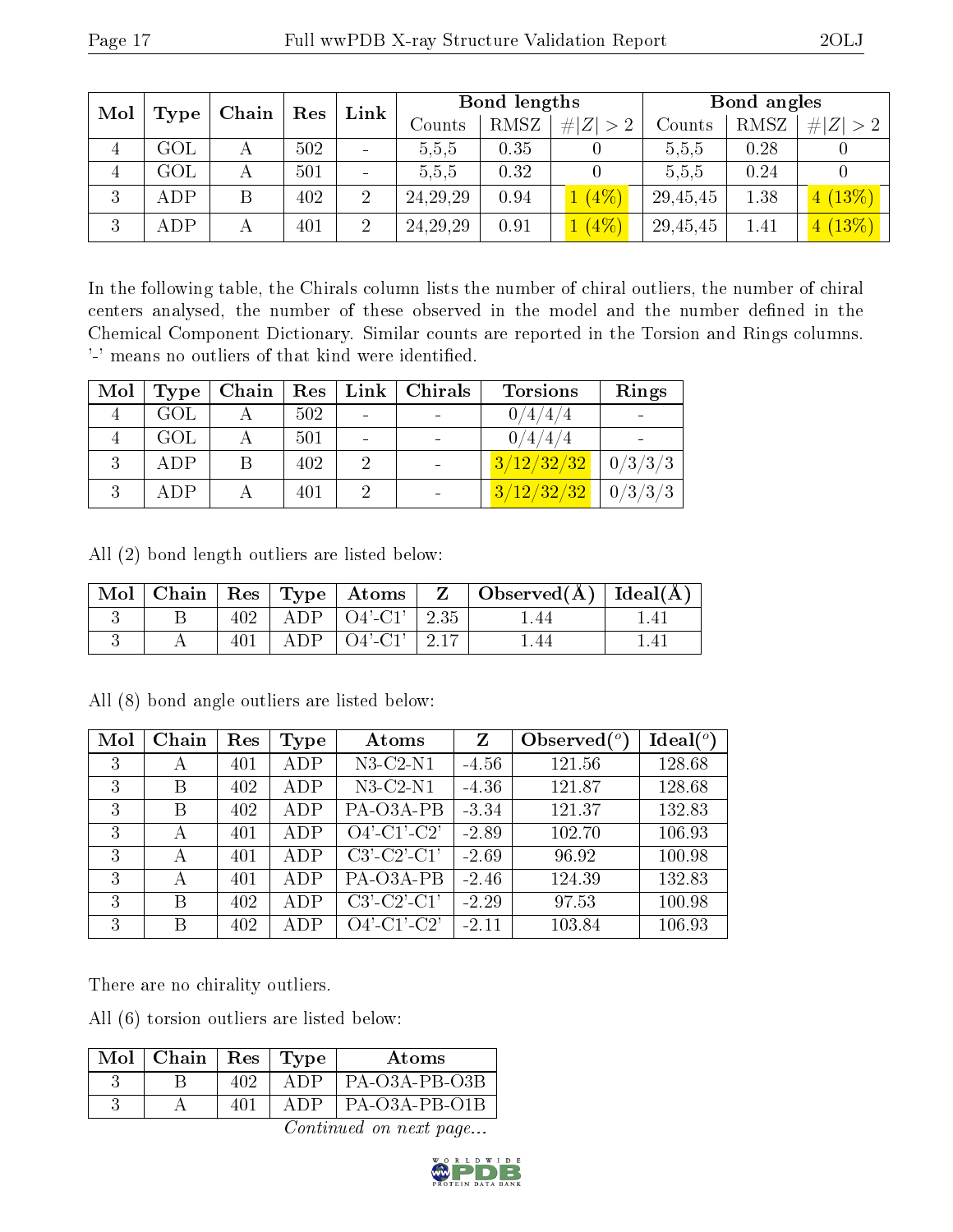| Mol           | Chain | Res | Type | Atoms                    |
|---------------|-------|-----|------|--------------------------|
| $\mathcal{R}$ |       | 401 | ADP  | PA-O3A-PB-O3B            |
| $\mathcal{R}$ | R     | 402 | ADP  | PA-O3A-PB-O1B            |
| $\mathcal{R}$ |       | 402 | ADP  | $C5'$ -O5'-PA-O1A        |
| $\mathcal{R}$ |       | 401 | ADP. | $C5'$ - $O5'$ -PA- $O1A$ |

There are no ring outliers.

3 monomers are involved in 7 short contacts:

| Mol |     |  | Chain   Res   Type   Clashes   Symm-Clashes |
|-----|-----|--|---------------------------------------------|
|     | 502 |  |                                             |
|     |     |  |                                             |
|     |     |  |                                             |

The following is a two-dimensional graphical depiction of Mogul quality analysis of bond lengths, bond angles, torsion angles, and ring geometry for all instances of the Ligand of Interest. In addition, ligands with molecular weight > 250 and outliers as shown on the validation Tables will also be included. For torsion angles, if less then 5% of the Mogul distribution of torsion angles is within 10 degrees of the torsion angle in question, then that torsion angle is considered an outlier. Any bond that is central to one or more torsion angles identified as an outlier by Mogul will be highlighted in the graph. For rings, the root-mean-square deviation (RMSD) between the ring in question and similar rings identified by Mogul is calculated over all ring torsion angles. If the average RMSD is greater than 60 degrees and the minimal RMSD between the ring in question and any Mogul-identified rings is also greater than 60 degrees, then that ring is considered an outlier. The outliers are highlighted in purple. The color gray indicates Mogul did not find sufficient equivalents in the CSD to analyse the geometry.

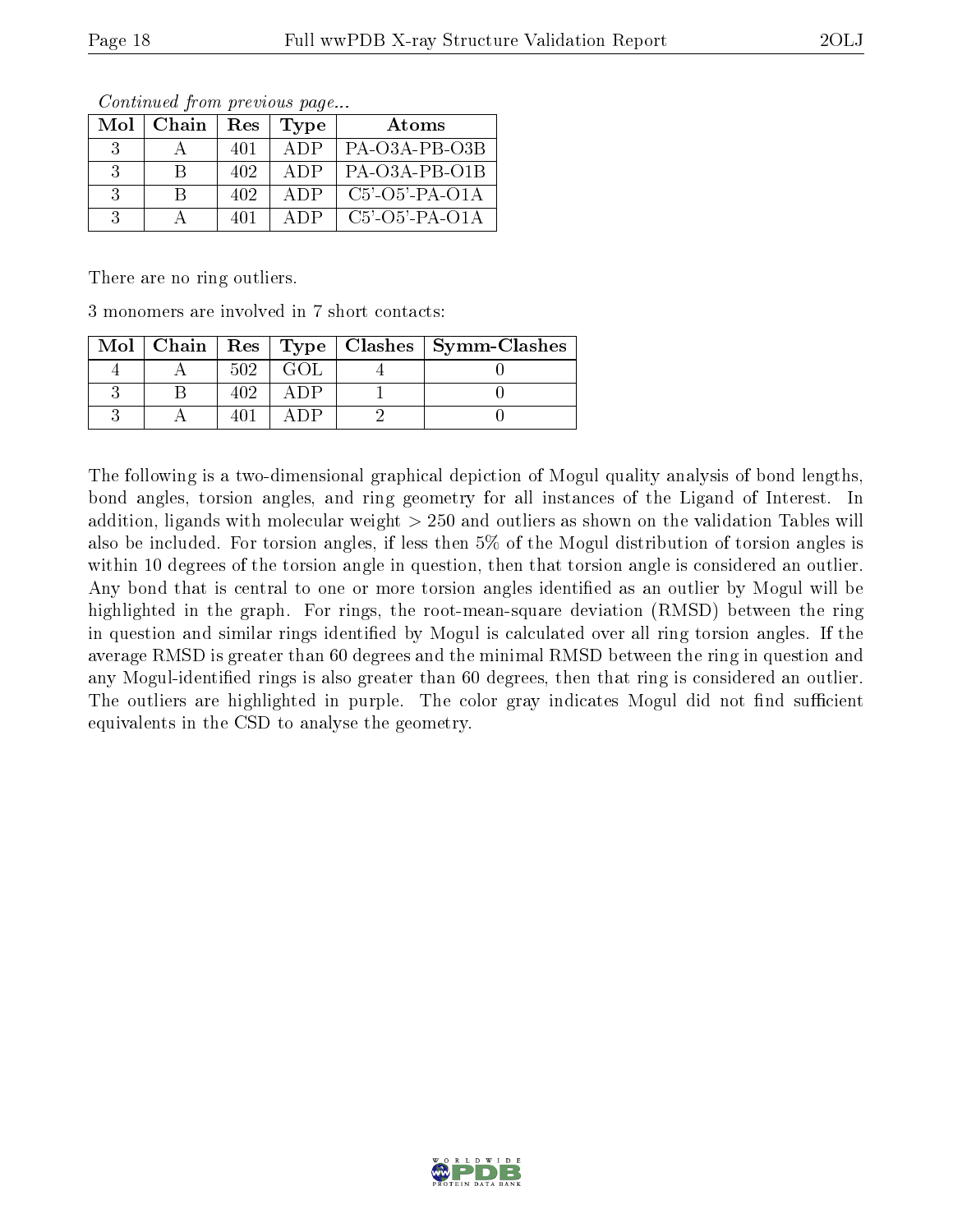

### 5.7 [O](https://www.wwpdb.org/validation/2017/XrayValidationReportHelp#nonstandard_residues_and_ligands)ther polymers (i)

There are no such residues in this entry.

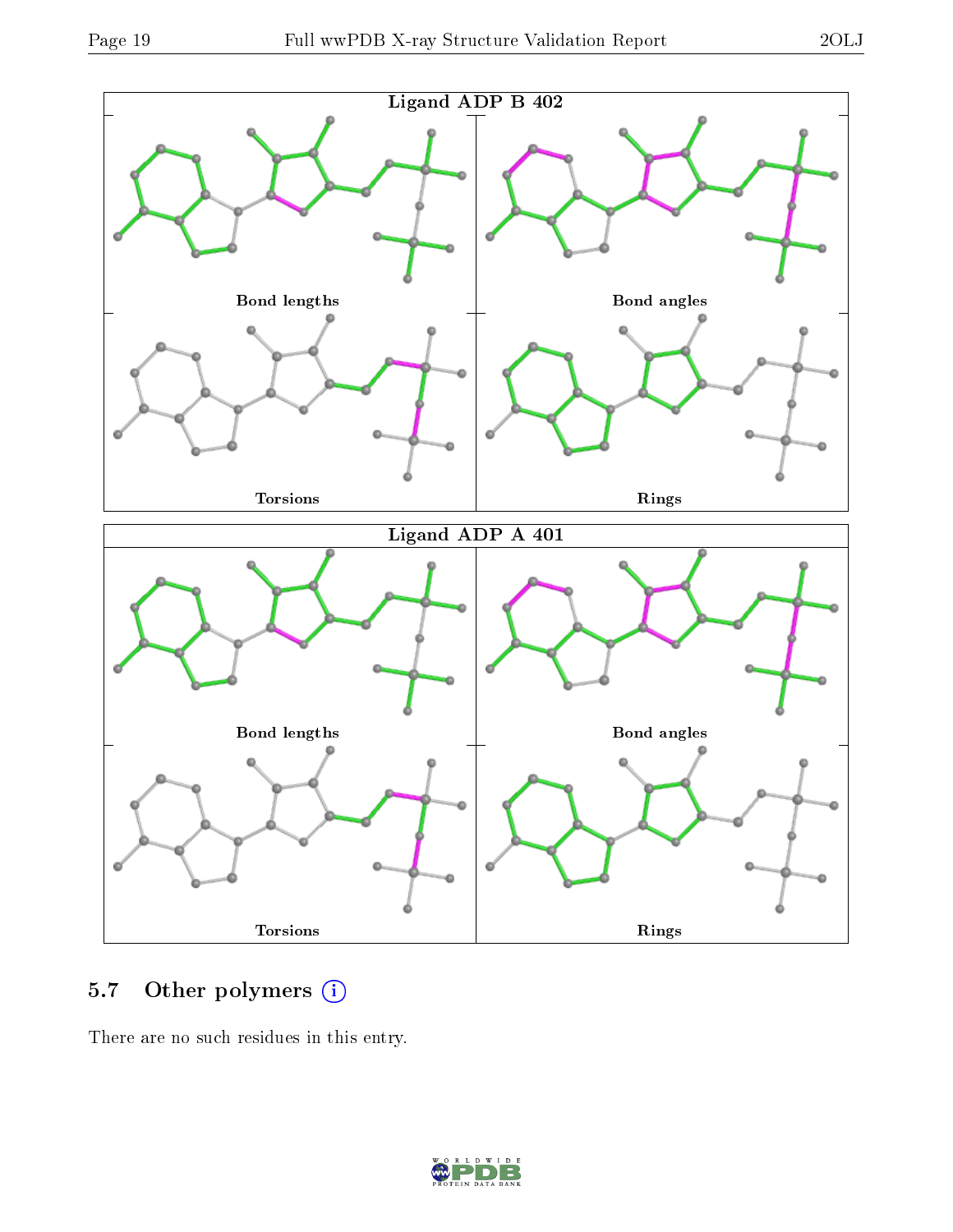### 5.8 Polymer linkage issues (i)

There are no chain breaks in this entry.

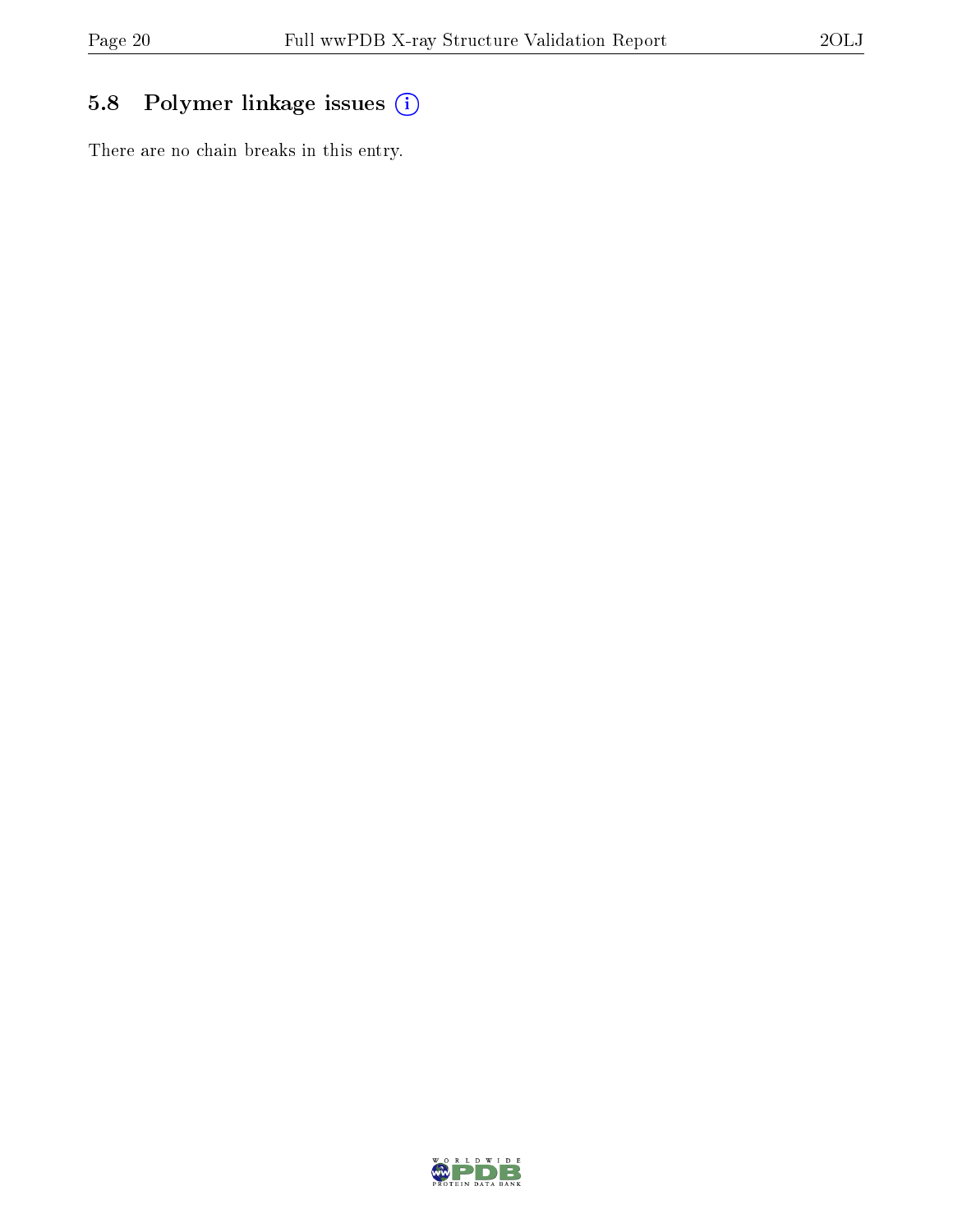### 6 Fit of model and data  $(i)$

### 6.1 Protein, DNA and RNA chains  $(i)$

In the following table, the column labelled  $#RSRZ> 2'$  contains the number (and percentage) of RSRZ outliers, followed by percent RSRZ outliers for the chain as percentile scores relative to all X-ray entries and entries of similar resolution. The OWAB column contains the minimum, median,  $95<sup>th</sup>$  percentile and maximum values of the occupancy-weighted average B-factor per residue. The column labelled ' $Q< 0.9$ ' lists the number of (and percentage) of residues with an average occupancy less than 0.9.

| Mol | Chain | Analysed         | $<$ RSRZ $>$ | $\rm \#RSRZ{>}2$          | $\text{OWAB}(\AA^2)   Q<0.9$ |  |
|-----|-------|------------------|--------------|---------------------------|------------------------------|--|
|     |       | $242/263$ (92\%) | $-0.07$      | 56<br>$7(2\%)$ 51         | 13, 28, 48, 68   1 (0\%)     |  |
|     |       | $242/263$ (92\%) | 0.42         | $13(5\%)$ 25<br><b>28</b> | 18, 40, 67, 83   2 $(0\%)$   |  |
| All | All   | $484/526$ (92\%) | 0.17         | $20(4\%)$ 37<br>40        | 13, 33, 60, 83   3 (0\%)     |  |

All (20) RSRZ outliers are listed below:

| Mol            | Chain                   | Res  | Type                                    | <b>RSRZ</b>      |
|----------------|-------------------------|------|-----------------------------------------|------------------|
| $\mathbf{1}$   | $\boldsymbol{B}$        | 240  | PHE                                     | 6.6              |
| $\overline{1}$ | $\boldsymbol{A}$        | $-1$ | <b>LEU</b>                              | $5.5\,$          |
| $\overline{1}$ | $\overline{\rm A}$      | 240  | PHE                                     | 3.8              |
| $\overline{1}$ | B                       | 110  | $\rm{ARG}$                              | 3.6              |
| $\overline{1}$ | $\boldsymbol{B}$        | 109  | PRO                                     | 3.1              |
| $\overline{1}$ | B                       | 13   | SER                                     | 3.0              |
| $\overline{1}$ | B                       | 71   | <b>ASN</b>                              | 2.8              |
| $\overline{1}$ | $\overline{B}$          | 107  | $\overline{\text{L} \text{Y}} \text{S}$ | 2.8              |
| $\mathbf{1}$   | $\boldsymbol{A}$        | 68   | <b>LYS</b>                              | 2.6              |
| $\mathbf{1}$   | $\overline{\mathrm{B}}$ | 72   | LEU                                     | 2.6              |
| $\mathbf{1}$   | A                       | 69   | ASP                                     | 2.4              |
| $\overline{1}$ | $\overline{\mathrm{B}}$ | 122  | <b>ASP</b>                              | $2.\overline{4}$ |
| $\mathbf{1}$   | A                       | 67   | ALA                                     | 2.4              |
| $\mathbf{1}$   | $\boldsymbol{B}$        | 159  | <b>LEU</b>                              | 2.3              |
| $\overline{1}$ | B                       | 239  | <b>VAL</b>                              | 2.3              |
| $\overline{1}$ | $\boldsymbol{B}$        | 191  | <b>VAL</b>                              | 2.3              |
| $\overline{1}$ | B                       | 108  | TRP                                     | 2.2              |
| $\mathbf{1}$   | $\boldsymbol{B}$        | 48   | <b>ASN</b>                              | 2.2              |
| $\mathbf{1}$   | $\overline{A}$          | 71   | <b>ASN</b>                              | 2.1              |
| $\mathbf{1}$   | A                       | 128  | ASP                                     | 2.0              |

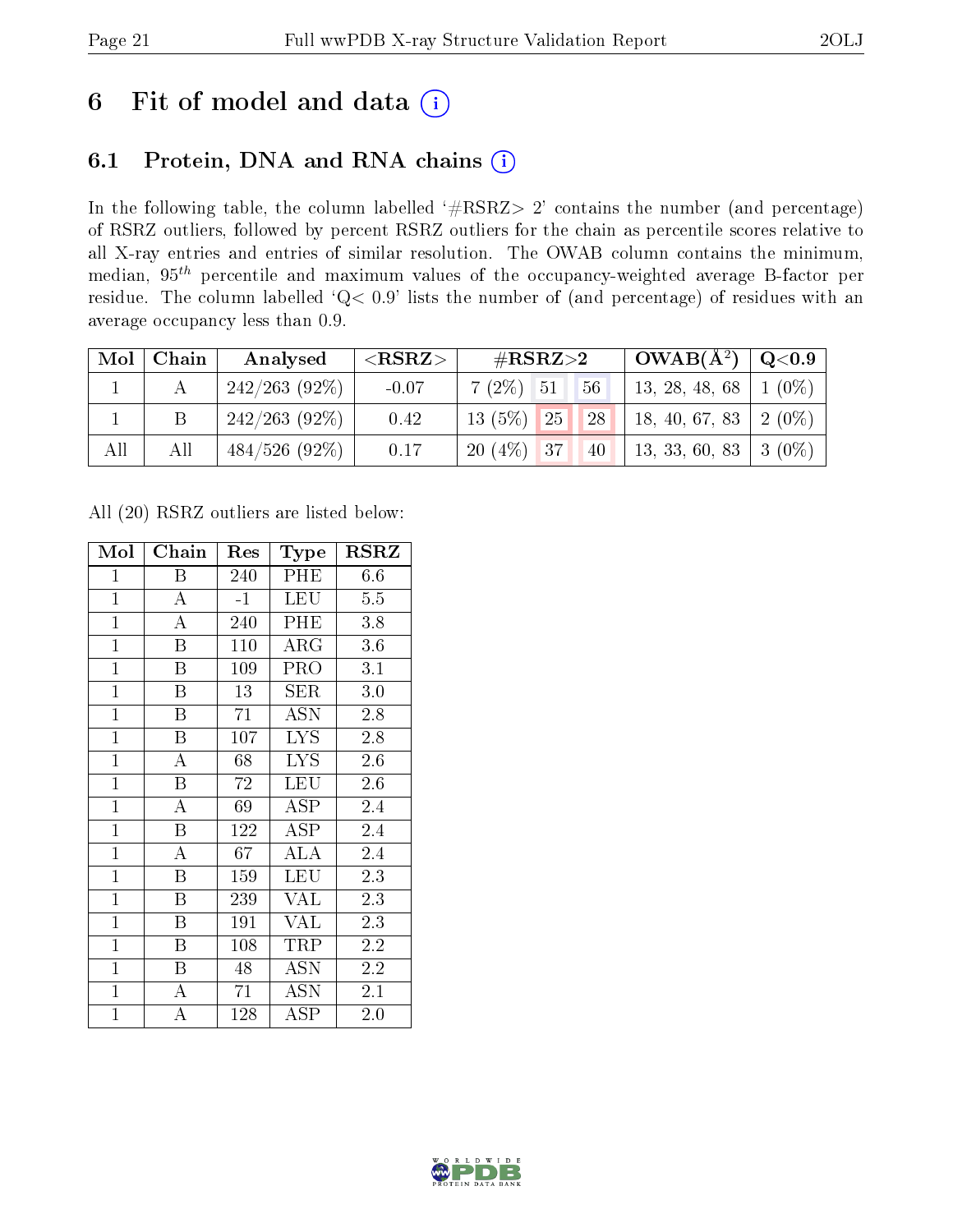#### 6.2 Non-standard residues in protein, DNA, RNA chains  $(i)$

There are no non-standard protein/DNA/RNA residues in this entry.

#### 6.3 Carbohydrates  $(i)$

There are no carbohydrates in this entry.

#### 6.4 Ligands  $(i)$

In the following table, the Atoms column lists the number of modelled atoms in the group and the number defined in the chemical component dictionary. The B-factors column lists the minimum, median,  $95<sup>th</sup>$  percentile and maximum values of B factors of atoms in the group. The column labelled  $Q< 0.9$ ' lists the number of atoms with occupancy less than 0.9.

| Mol            | $_{\rm Type}$  | Chain        | Res | <b>Atoms</b>         | $_{\rm RSCC}$ | <b>RSR</b> | <b>B</b> -factors $\overline{(A^2)}$ | Q <sub>0.9</sub> |
|----------------|----------------|--------------|-----|----------------------|---------------|------------|--------------------------------------|------------------|
| $\overline{4}$ | $\rm GOL$      |              | 501 | 6/6                  | 0.67          | 0.22       | 63,65,65,66                          |                  |
| 4              | $\mathrm{GOL}$ | $\mathbf{A}$ | 502 | 6 <sub>1</sub><br>/6 | 0.74          | 0.21       | 42, 46, 48, 50                       |                  |
| $\overline{2}$ | МG             | B            | 404 |                      | 0.94          | 0.15       | 31,31,31,31                          |                  |
| $\overline{2}$ | МG             |              | 403 |                      | 0.96          | 0.15       | 20, 20, 20, 20                       |                  |
| 3              | <b>ADP</b>     |              | 401 | 27/27                | 0.96          | 0.12       | 16,45,48,49                          |                  |
| 3              | ADP            | В            | 402 | /27<br>27            | 0.97          | 0.11       | 27,51,53,54                          |                  |

The following is a graphical depiction of the model fit to experimental electron density of all instances of the Ligand of Interest. In addition, ligands with molecular weight  $> 250$  and outliers as shown on the geometry validation Tables will also be included. Each fit is shown from different orientation to approximate a three-dimensional view.

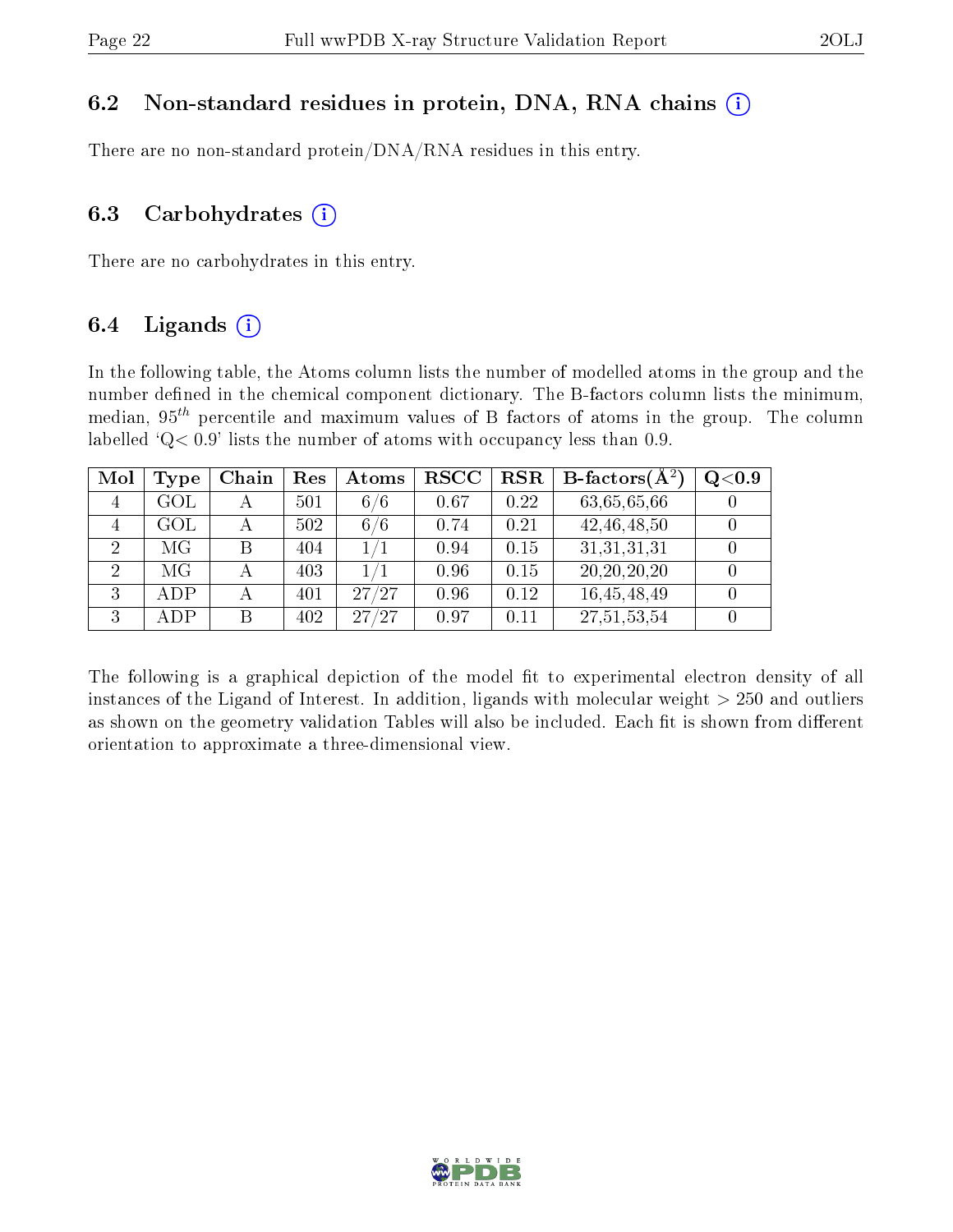